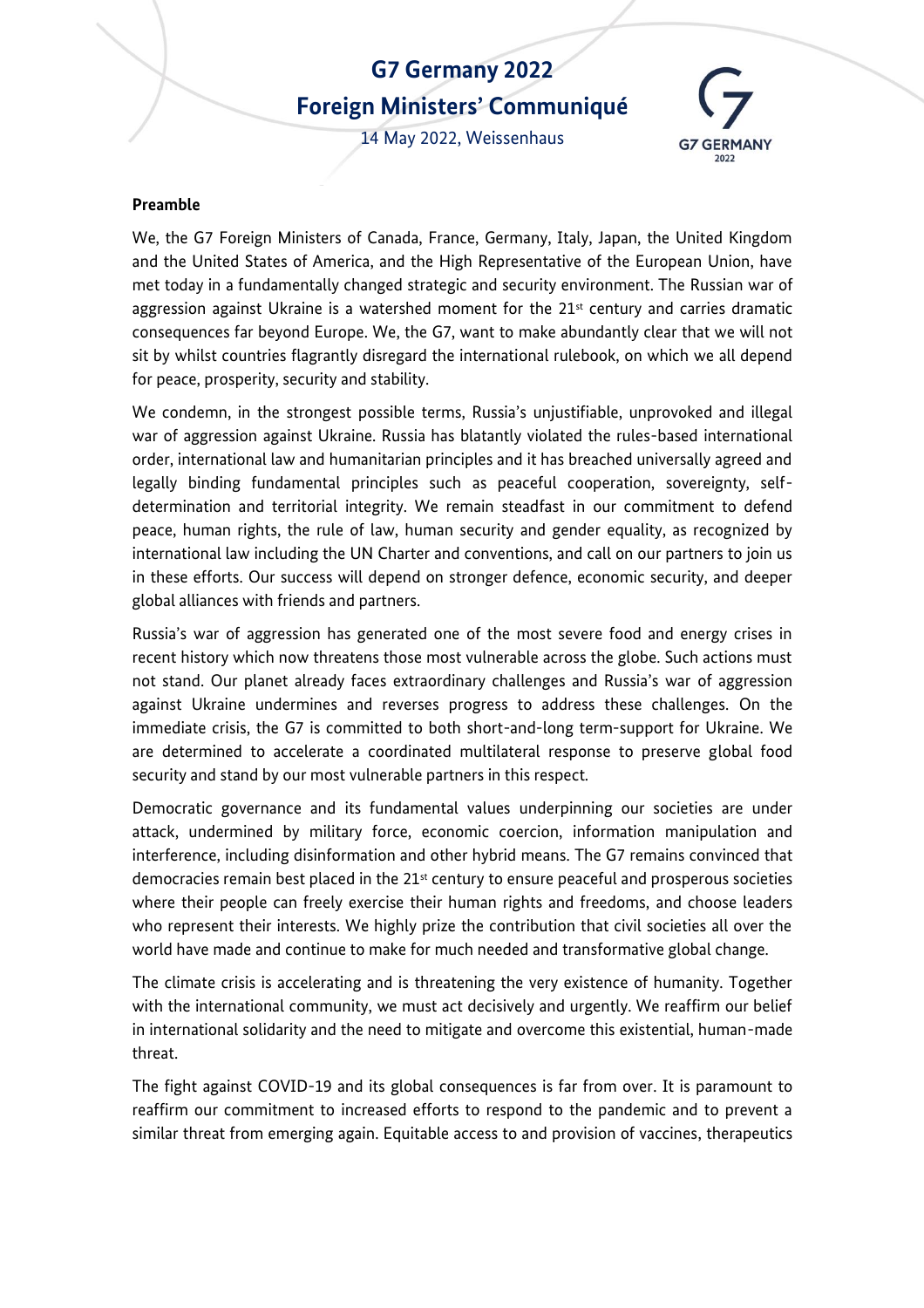

and diagnostics must go hand in hand with immediate support, especially in critical 'last mile' contexts and with a focus on humanitarian efforts as well as opportunities for a green, inclusive and sustainable recovery from COVID-19.

The present and the future of this planet are at stake. Based on a strong sense of unity, we, the G7, are determined to uphold our values, defend our interests. We commit to preserve strong, vibrant and innovative societies and to uphold the rules-based international order to protect the rights of all, including the most vulnerable. We commit to engage with partners and multilaterally for a peaceful, prosperous and sustainable world, and to increase coordination on economic security.

# **I.) Foreign and security policy**

1. Russia's war of aggression against Ukraine

We are steadfast in our support for Ukraine in its defence against Russia's unjustifiable, unprovoked and illegal war of aggression and reiterate our constant call on Russia to put an end to the war it started and to end the suffering and loss of life it continues to cause. We reaffirm our position as outlined in our May 14, 2022 G7 Foreign Ministers' Statement on Russia's war against Ukraine.

2. Western Balkans

We reaffirm our commitment to the European perspective of the six Western Balkan countries to ensure the security, stability and prosperity of the region. We welcome that the Western Balkans stand united in condemning Russia's war of aggression against Ukraine, especially in the UN General Assembly (UNGA). We commend Albania, Kosovo, Montenegro and North Macedonia for fully aligning their foreign policies with the EU, including sanctions and their implementation. We urge Serbia to do the same. We welcome the alignment of Bosnia and Herzegovina with EU restrictive measures on Russia and unilateral alignment of Kosovo with those measures. We must continue to help Western Balkans to reduce their dependency on Russian hydrocarbons and vulnerability to economic coercion.

We strongly support the swift opening of EU accession negotiations with Albania and North Macedonia. We call upon the countries in the region to advance internal reforms, in particular on rule of law, to expand domestic political space, to improve the environment for civil society and independent media, to pursue their efforts in the prevention of radicalization to violence, to support reconciliation, and to fight against genocide disinformation, as well as the glorification of war crimes and convicted war criminals.

We are concerned about the deepening political crisis in Bosnia and Herzegovina and condemn any attempt to undermine the unity, sovereignty and territorial integrity of the country. We will not tolerate Republika Srpska's secessionist policies, which endanger Bosnia and Herzegovina's future and the stability in the region. We urge the return to full functionality of governments at all levels to resume their work fully, putting aside divisive and inflammatory rhetoric and avoiding any act that could destabilize Bosnia and Herzegovina. We call upon all parties in the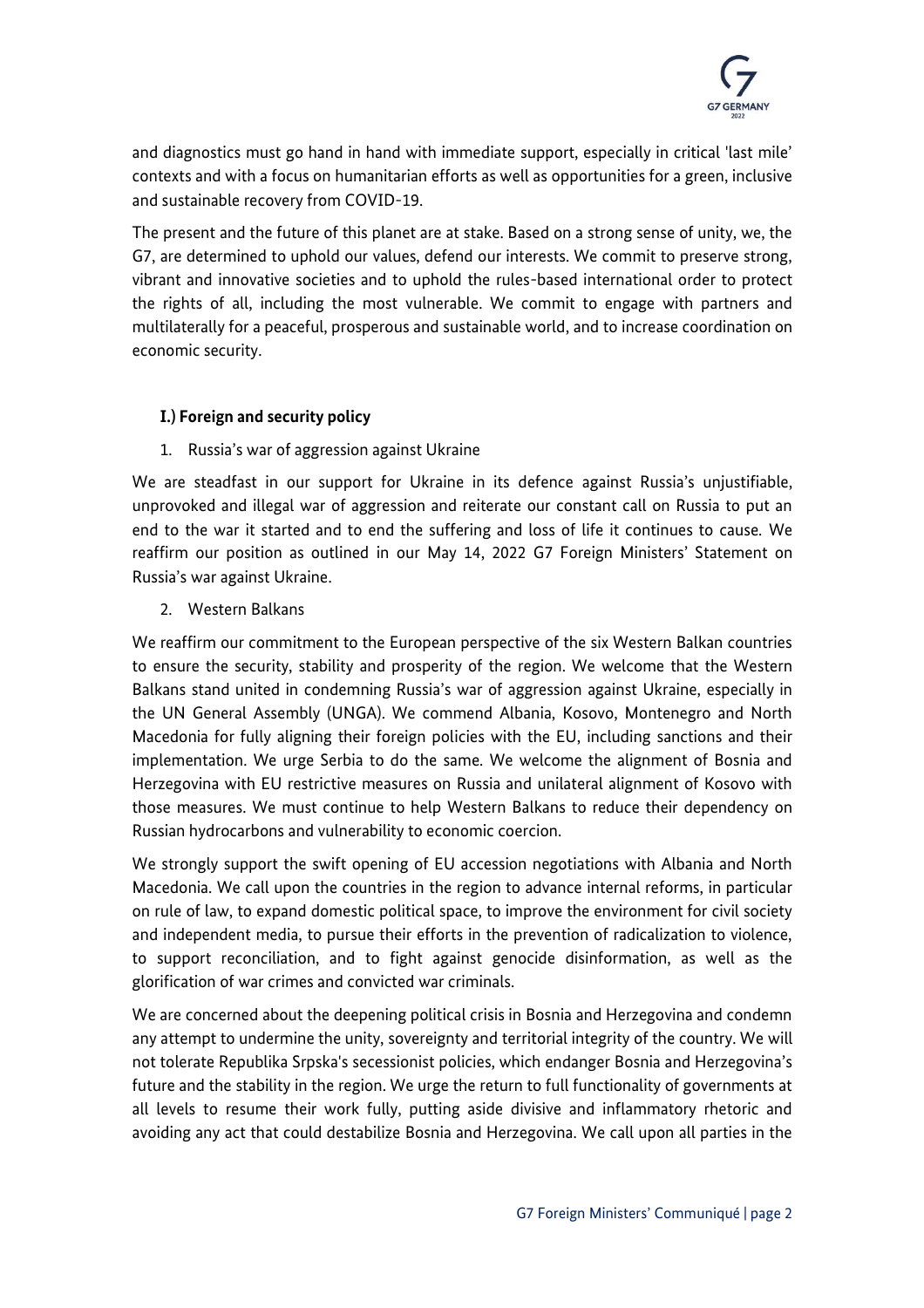

country to ensure that general elections are held as foreseen in October. We fully support the mandates of the High Representative Christian Schmidt. We fully support the executive mandate of the EUFOR ALTHEA operation to maintain a safe and secure environment in the country. We urge Kosovo and Serbia to engage constructively in the EU-facilitated Dialogue, to fully implement all past agreements with no delay, and to normalize their relations through a comprehensive and legally binding agreement, which will allow for the realization of their respective European perspectives, contribute to regional stability and benefit all people in the region. We support progress on inclusive regional cooperation and energy transition especially through the Common Regional Market and the Green Agenda for the Western Balkans within the framework of the Berlin Process.

3. Indo-Pacific

We reiterate the importance of maintaining a free and open Indo-Pacific that is inclusive and based on the rule of law, the protection of human rights and fundamental freedoms, democratic principles, transparency, territorial integrity, and the peaceful and inclusive resolution of disputes. We are committed to working toward such a goal including through protecting and promoting the rules-based international order, improving regional connectivity through quality infrastructure investments, strengthening free trade, enhancing national resilience, supporting inclusive economic growth and confronting climate change and the loss of biodiversity. We express our intention to work together with like-minded countries in the region and reaffirm our support for the unity and centrality of ASEAN and commit to explore concrete cooperation in line with the ASEAN Outlook on the Indo-Pacific (AOIP)

4. East and South China Seas

We remain seriously concerned about the situation in and around the East and South China Seas. We reiterate our strong opposition to any unilateral actions that could escalate tensions and undermine regional stability and the rules-based international order and express serious concern about reports of militarisation, coercion and intimidation in the region. We emphasize the universal and unified character of the United Nations Convention on the Law of the Sea (UNCLOS), and reaffirm UNCLOS's important role in setting out the legal framework that governs all activities in the ocean and the seas. We urge all parties to resolve disputes over maritime claims through peaceful means consistent with international law, and support using the dispute settlement mechanisms established by the UN Convention on the Law of the Sea. We reaffirm the importance of provisions laid down by UNCLOS on freedom of navigation, the right of innocent passage in the territorial sea. We stress that there is no legal basis for China's expansive maritime claims in the South China Sea. In this regard, we reiterate that the award rendered by the Arbitral Tribunal under Annex VII to UNCLOS on 12 July 2016 is a significant milestone and a useful basis for peacefully resolving disputes in the South China Sea. We urge China to fully comply with the award and to respect navigational rights and freedoms enshrined in UNCLOS.

5. China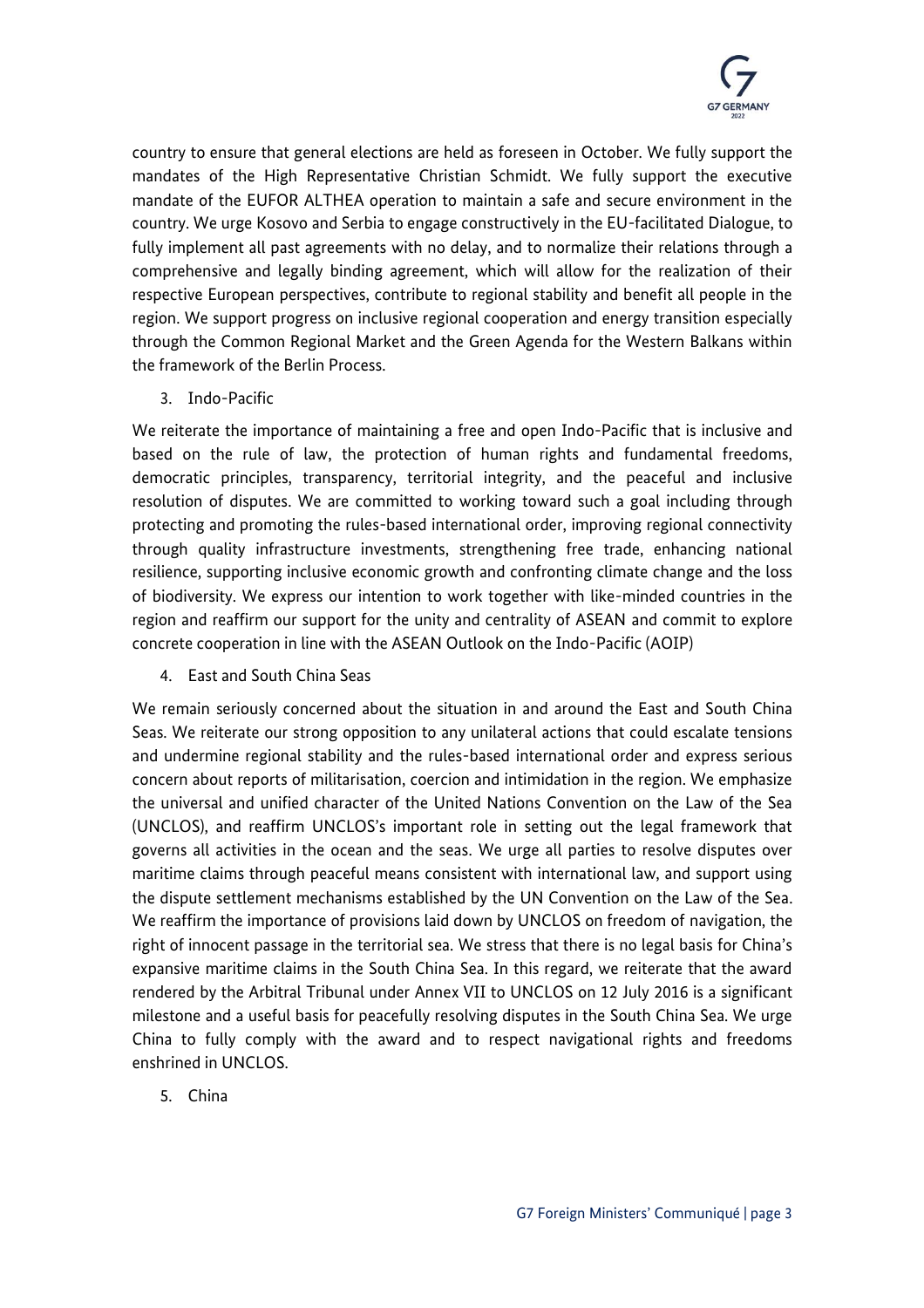

We continue to encourage China to uphold its commitments within the rules-based international order, to contribute to international security and to cooperate in advancing global health security, as well as the provision of global public goods, including on climate change, biodiversity and gender equality. We remind China of the need to uphold the principle of the UN Charter on peaceful settlement of disputes and to abstain from threats, coercion, intimidation measures or use of force.

On the Russian war of aggression against Ukraine, we encourage China to support, in line with international law, the sovereignty and independence of Ukraine and the integrity of its internationally recognized borders and to resolutely urge Russia to stop its military aggression against Ukraine. We call on China not to assist Russia in its war of aggression against Ukraine, not to undermine sanctions imposed on Russia for its attack against the sovereignty and territorial integrity of Ukraine, not to justify Russian action in Ukraine, and to desist from engaging in information manipulation, disinformation and other means to legitimise Russia's war of aggression against Ukraine.

We underscore the importance of peace and stability across the Taiwan Strait and encourage the peaceful resolution of cross-Strait issues. We also support Taiwan's meaningful participation in the World Health Assembly and WHO technical meetings. The international community should be able to benefit from the experience of all partners.

We will work together to foster global economic resilience in the face of pressure through arbitrary and coercive economic policies and practices. We encourage China to uphold its commitments to act responsibly in cyber space, including refraining from conducting or supporting cyber-enabled intellectual property theft for commercial gain.

We remain deeply concerned by the human rights situation in China, particularly in Xinjiang and Tibet. In line with China's obligations under international and national law, we urge China to fully respect human rights. We urge China to complete the ratification of ILO conventions 29 and 105 and call for full implementation and for effective action against forced labour in practice. We intend to tackle instances of forced labour, including through our own available domestic means, including through raising awareness and providing advice and support for our business communities.

We urge the Chinese authorities to allow immediate, meaningful and unfettered access to Xinjiang and Tibet for independent observers, including the UN High Commissioner for Human Rights and her potential visit to China. We call on China to abstain from forcibly repatriating refugees to the DPRK.

We deplore the decline of pluralism and the limitation of civil and political rights in Hong Kong and call on the Hong Kong authorities to respect human rights, the rule of law, the independence of the judicial system and democratic principles. We urge China to act in accordance with its international commitments and its legal obligations, including those enshrined in the Sino-British Joint Declaration and the Basic Law, and to respect Hong Kong's high degree of autonomy and the rights and freedoms of its residents.

6. Myanmar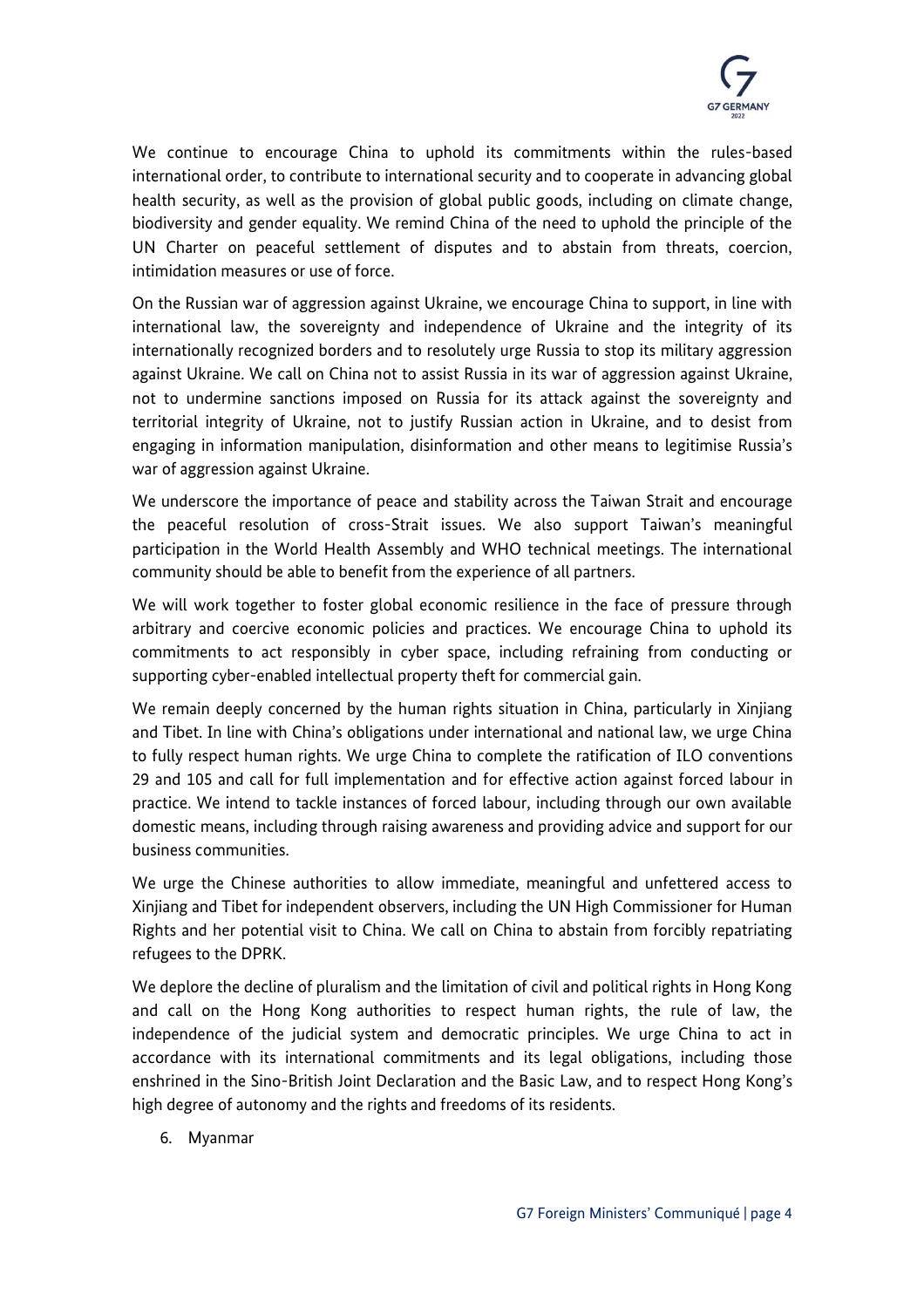

We continue to condemn in the strongest terms the military coup in Myanmar and stress the importance of holding accountable all those responsible for crimes under international law as well as egregious human rights violations and abuses committed by the armed and security forces, including sexual violence and abuses against Rohingya and members of other ethnic and religious minority groups. We call on the military to immediately cease the violence, release all those who have been arbitrarily detained and restore Myanmar to the path toward inclusive democracy. We continue to support the efforts of ASEAN and the Special Envoy of the ASEAN Chair in finding a peaceful solution to the crisis, on the basis of the ASEAN Five-Point-Consensus in all its dimensions, in particular dialogue with all parties concerned. We also support the efforts by the Special Envoy of the UN Secretary-General. We remain deeply concerned by the deteriorating humanitarian situation and call for immediate, safe and unhindered access for humanitarian assistance and COVID-19 vaccines to all people in need, in all parts of the country. We stress the need for the voluntary, safe, dignified, and sustainable return of all displaced persons, including Rohingya refugees when conditions allow. We remain fully committed to stopping the sale or transfer of arms, military equipment, material and dual-use equipment to the Myanmar military, and we call on all states to adopt similar measures.

7. Afghanistan

We are deeply concerned over developments in Afghanistan since the forceful takeover by the Taliban. We are alarmed by the systemic abuse of human rights, especially those of women and girls and members of ethnic and religious minority groups, and of the growing denial of fundamental freedoms. We remain worried about the persistent lack of political inclusivity and representative governance, the dire economic, humanitarian and social situation and the presence of terrorist groups in Afghanistan. We are united in our strong condemnation of the ongoing violence with recurring terrorist attacks targeting, among others, members of ethnic and religious minorities and in particular members of the Shia/Hazara community and of the terrorist threat emanating from Afghan soil for neighbouring countries and beyond.

We reassure the people of Afghanistan of our continued support to address their humanitarian and basic human needs, as demonstrated with our commitments at the High-Level Pledging Conference on 31 March. Unimpeded humanitarian access is indispensable for a swift and full distribution of humanitarian assistance consistent with humanitarian principles. The prevention of aid diversion is key for any assistance. We urgently call upon the Taliban to ensure the essential basis for long-term social, economic and political stability: with meaningful efforts towards inclusive and representative governance, rule of law and civil society; with full respect for political, social, economic, cultural and educational rights, including those of women, girls and members of minority groups; and with adherence to the commitments made in the Doha agreement and to provide safety to the people of Afghanistan.

We reiterate our request to the Taliban to urgently reverse their decision denying Afghan girls equal access to secondary education and call resolutely to revoke the recent announcement on women's appearance in public along with new punishments for family members to enforce compliance with these restrictions, which represent further serious restrictions on fundamental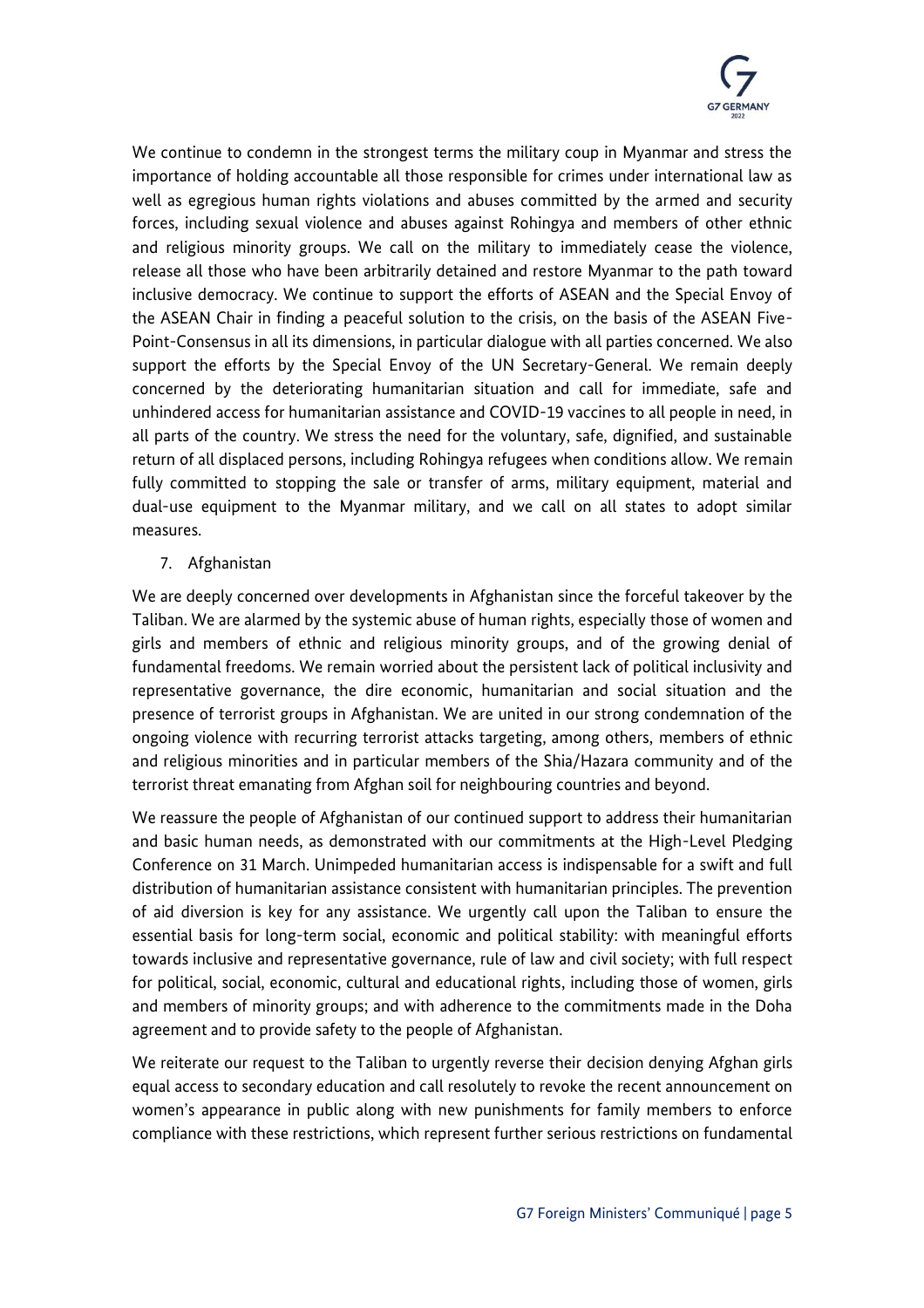

freedoms for women and girls. We await swift and full implementation of their decision to ban opium cultivation, which should lead to concrete efforts addressing illegal drugs trafficking and financing of terrorism. We recall our expectations that the Taliban allow safe passage across the borders of Afghanistan for foreign and Afghan nationals. We emphasise that the type and scope of our non-humanitarian engagement with Afghanistan and of our relations with the Taliban will be determined in large part by their commitments, actions and achievements on these matters and the expectations widely shared by the international community. We call upon international partners and particularly countries neighbouring Afghanistan to define their respective engagement with the Taliban on this basis. Unity of the international community is key to ensure a peaceful, stable and prosperous Afghanistan.

8. Libya

We call on all Libyan stakeholders to ensure the democratic aspirations of the Libyan people are recognized through the swift definition of a legal basis followed by free, fair and inclusive Presidential and Parliamentary elections as soon as possible. We call on all parties to refrain from violence and to preserve the unity of the country and its institutions. We remain concerned about reprisals against women in public and political roles. We recall UN Security Council Resolution (UNSCR) 2571 (2021) and its provision recalling that individuals or entities engaging in, or providing support for, acts that threaten the peace, stability or security of Libya, may be designated for targeted sanctions. We reiterate our support for mediation efforts through the good offices of the UN Secretary-General's Special Advisor Stephanie Williams and encourage all international partners and Libyan stakeholders to cooperate fully. In that regard, we take note of the adoption of UNSCR 2629 (2022) restructuring the United Nations Mission in Libya (UNSMIL) and calling upon the Secretary-General to appoint a Special Representative promptly.

We are deeply concerned by the continued oil shutdowns depriving the Libyans of substantial revenue, burdening them with increasing prices, and risking electricity outages, water supply problems, and fuel shortages. We urge the full resumption of oil production in Libya and call upon all actors to refrain from using it as an instrument of political confrontation. We continue to stress the need for oil revenues to be transparently managed, with public expenditures decided and executed through a clear budgetary process for the benefit of all Libyan people. The unity, integrity, and apolitical nature of the National Oil Corporation must be preserved. We continue to call for full implementation of the 23 October 2020 ceasefire, freedom of movement for all Libyans, compliance with the arms embargo and the full withdrawal from Libya without delay of all foreign forces and mercenaries, as set out in UNSCRs 2570 (2021) and 2571 (2021). We call on all Libyan authorities to ensure the delivery of basic services to the Libyan people, to protect civil society from persecution and defend the right to civic dialogue, to respect human rights, to promote accountability for human rights violations and abuses, and to ensure protection of refugees and migrants. We support the renewal of the authorisations set out in UNSCR 2292 (2016) to ensure an effective implementation of the UN arms embargo on Libya. In this regard, we welcome the EU's continued efforts through Operation IRINI.

9. Syria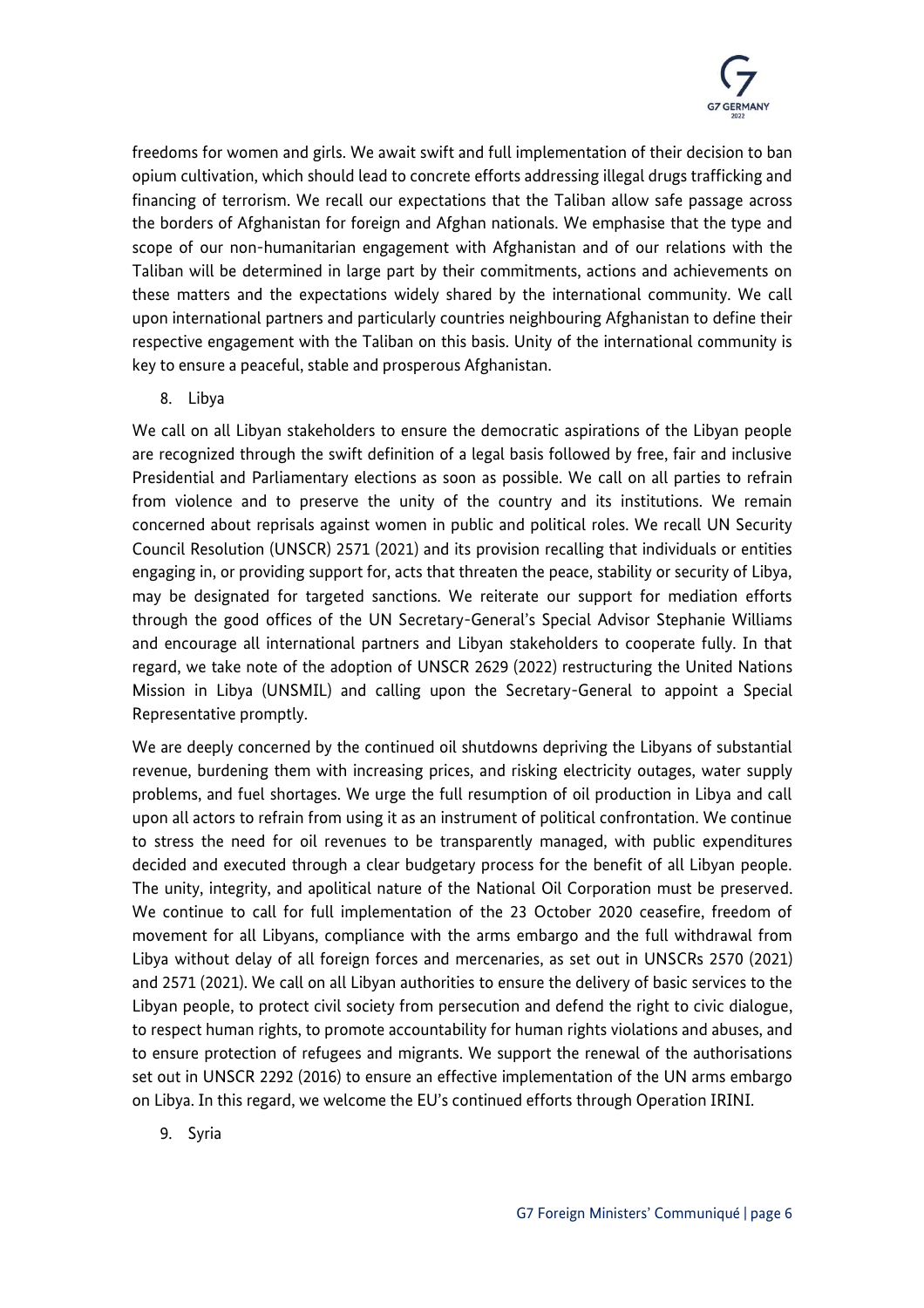

We reaffirm that there is no alternative to an inclusive political solution on the basis of UNSCR 2254. We call on all parties, especially the Syrian Arab Republic, to engage meaningfully in the UN-facilitated political process. We do not support efforts to normalize relations with the Assad regime and will not normalize relations ourselves, nor lift sanctions or fund reconstruction until there is irreversible progress towards a political solution. We condemn the Assad regime and its backers for, among other things, its ongoing systematic atrocities against the Syrian people as well as the regime's attempts to divert humanitarian assistance and disrupt regular and sustained humanitarian access into and within Syria, and take strong exception to the politicisation of aid access and delivery. We condemn the widespread perpetration of sexual violence and we strongly support the continued authorisation of crossborder humanitarian assistance later this year.

We welcome the sixth Brussels Conference on the Future of Syria and the Region as a strong expression of continued engagement and support for the people of Syria, the Syrian civil society, and an inclusive political solution to the Syria conflict in accordance with UNSCR 2254. We stress the importance of ensuring any future political solution includes the meaningful participation of women. We urge the regime to comply with its obligations under UNSCR 2118, including its obligation to cooperate fully with the Organisation for the Prohibition of Chemical Weapons (OPCW), and continue to fully support the decision of the States Parties to suspend some of Syria's rights and privileges under the Chemical Weapons Convention, until it completes the steps set out in the OPCW Executive Council Decision of 9 July 2020. We are firmly committed to accountability for the use of chemical weapons and violations of international law, including international humanitarian law and international human rights law. There can be no impunity for the use of chemical weapons. As participating States of the International Partnership against Impunity for the Use of Chemical Weapons, we welcome the work of the OPCW's Investigation and Identification Team, and its continuing efforts to attribute responsibility for chemical weapons attacks in Syria. We continue to support efforts of the Global Coalition against Daesh to stabilize liberated areas.

We underscore the urgent need for progress on the fate and whereabouts of tens of thousands forcibly disappeared or arbitrarily detained Syrians. We welcome ongoing efforts by national courts to prosecute international crimes that were committed in Syria over which they are able to exercise jurisdiction, and pledge to support these efforts as well as the work of appropriate international criminal justice and investigative mechanisms and transitional justice mechanisms, such as the International, Impartial and Independent Mechanism and the Commission of Inquiry.

10. Iraq

We reiterate our commitment to Iraq's stability, sovereignty, and democracy. Following successful elections in October 2021, we call on Iraq to urgently form a new government; one which meets the needs and is accountable to all Iraqi people, including through much needed economic reform, regional cooperation and stabilization. We continue to support efforts, led by the Government of Iraq and backed by the Global Coalition against Daesh, to combat Daesh, and consolidate and strengthen Iraq's stability and security while commending Iraq's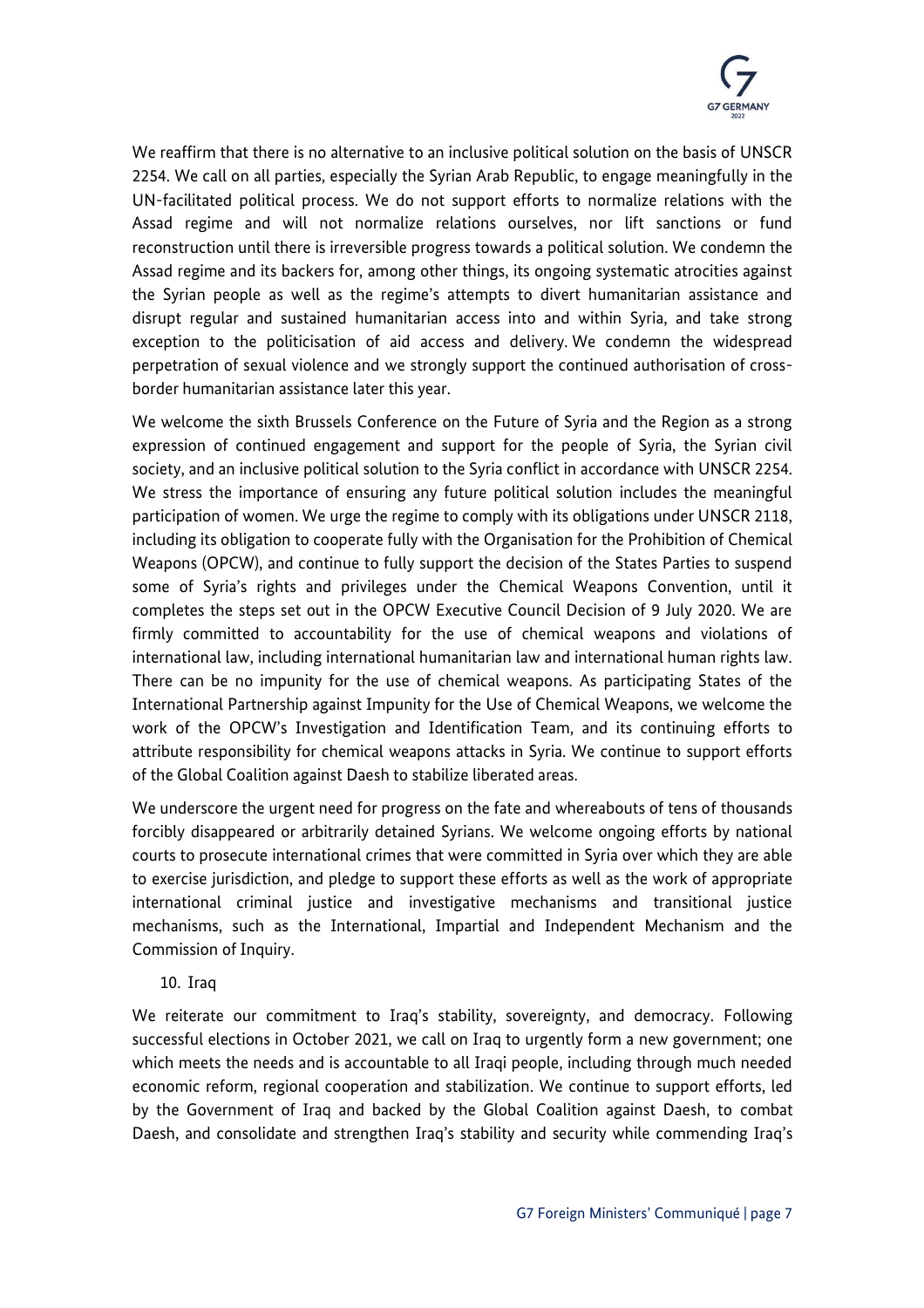

initiatives for the repatriation of its citizens from the camps in the North East of Syria. We also welcome the activities carried out, at the request of the Government of Iraq, by the European Union Advisory Mission in Iraq, supporting the reform of the civilian security sector, and by the NATO Mission Iraq, helping to strengthen security forces and institutions. We continue to be concerned about the humanitarian situation and protracted displacement of 1.2 million Iraqis and encourage Iraq to deliver on commitments made to facilitate durable solutions. We urge Iraq to live up to its ambitions of a green economic transition and stand ready to assist in this transformation.

# 11. Israeli-Palestinian conflict

We also addressed the Israeli-Palestinian conflict and reaffirmed our commitment to a negotiated Two-State solution, which envisions both Israel and a viable Palestinian State, living side by side in peace and security and mutual recognition. In light of recent events, we strongly condemn terrorism, indiscriminate violence against civilians and incitements to acts of violence. We also condemn the firing of rockets by militants in Gaza into Israel. We welcome the positive steps taken recently by both sides and encourage further engagement between the parties, including on deepening economic cooperation, to renew confidence, improve the Palestinian economy and lay the path towards relaunching a political process as soon as possible. We reiterate our support for the historic Status Quo in Jerusalem, and Jordan's special role. We urge all parties to refrain from any and all unilateral actions that exacerbate tensions or threaten the Two-State Solution including incitement to violence or the expansion of settlements. We underline the importance of the United Nations Relief and Works Agency for Palestine Refugees in the Near East (UNRWA) for the stability of the region and call on the international community to broaden and sustain support for the agency so that services can be reliably provided.

#### 12. Yemen

We welcome the two-month truce and the associated confidence-building measures, including the import of fuel through the ports of Hodeidah and the opening of Sana'a airport, brokered by the United Nations Secretary-General's Special Envoy Hans Grundberg. We highly appreciate the government reform in Yemen, including the formation of a Presidential Leadership Council, as an important step towards peace and stability in Yemen. We call on all parties to the conflict to respect the truce, implement the confidence-building measures in the interest of the Yemeni people and engage constructively in talks to open the Taiz-Hawban road. We call on the parties to the conflict to engage in constructive talks under the leadership of the United Nations, to convert this truce into a lasting ceasefire and to ultimately reach a durable peace that includes meaningful input from women and civil society leaders and members from marginalized communities. We call for accountability for human rights violations and abuses and violations of international humanitarian law. All parties to the conflict must allow and facilitate rapid and unimpeded passage of humanitarian access. All parties to the conflict should provide access for human rights advocates, journalists, and civil society staff working to document human rights abuses and violations in order to ensure the protection of civilians and civilian infrastructure. Humanitarian aid and commodities, especially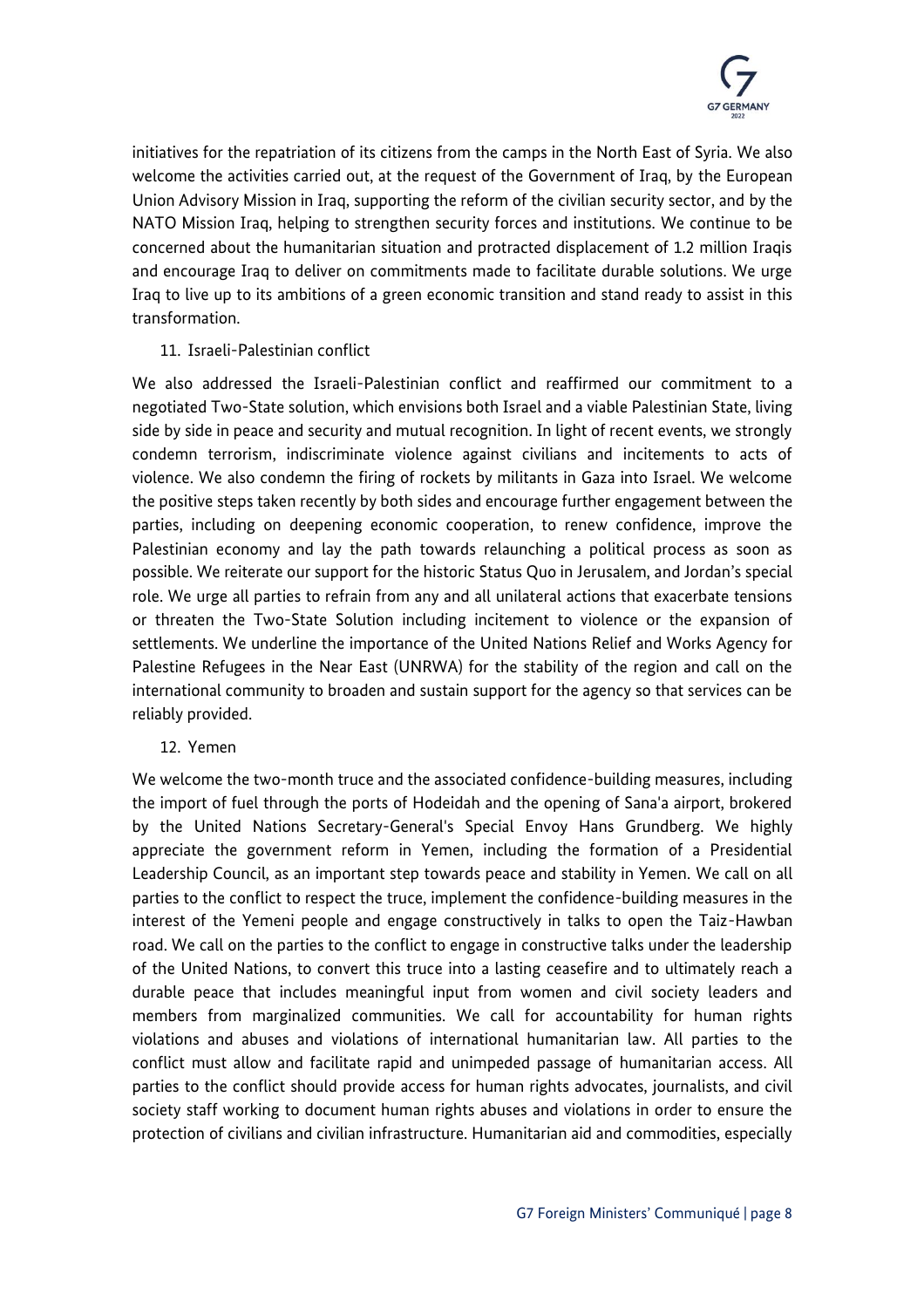

fuel, must flow unimpeded into and throughout the country. We call on the international community, especially countries from the region, to provide substantial financial support for the humanitarian response, which is currently \$3bn in deficit, and for a resolution to the ailing tanker FSO Safer to thus help prevent an environmental and humanitarian catastrophe for the region.

# 13. G7-Africa Partnership

We are determined to deepen our partnerships with African countries, regional organisations, and the African Union in the spirit of multilateralism and the rules-based international system, building more inclusive, sustainable and resilient economies, advancing global health and food security, confronting climate change and the loss of biodiversity, and empowering women and girls. Our cooperation is guided by the objectives of the AU Agenda 2063, the 2030 Agenda the Paris Agreement. We welcome further efforts to advance this cooperation, such as the EU-AU Joint Vision for 2030.

In addition to the significant impact of climate change and the COVID-19 pandemic, Africa's economies have been substantially impacted by Russia's war of aggression against Ukraine, through rising energy, food and fertilizer prices, and increased cost of borrowing. We will further strengthen our economic cooperation with our African partners in different ways such as via the G7 Partnership for Infrastructure and Investment, the EU-Africa Global Gateway Investment Package and the G20 Compact with Africa. We will also work towards a successful COP27 hosted by Egypt and welcome related African initiatives such as the AU's Green Recovery Action Plan.

We commend the exceptional work of the Africa Centres for Disease Control and Prevention (Africa CDC) and the AU's African Vaccine Acquisition Trust (AVAT) in coordinating a strong African response to the COVID-19 pandemic and we are determined to continue our support towards the achievement of Africa's goals in combatting COVID-19 and other diseases. We furthermore recognise the important contributions of Africa CDC and other African partners to the Signature Initiative to Mitigate Biological Threats in Africa, which is spearheaded by G7-led Global Partnership (GP) Against the Spread of Weapons and Materials of Mass Destruction.

We remain determined to fight terrorism and its spread across Africa, developing a global approach, based on the respect of international law and on the political will of affected countries. Premised on the principle of African solutions for African problems, we underscore our support for continental responses to peace, security and governance challenges.

# 14. Horn of Africa

The G7 remains concerned about peace, security, and humanitarian challenges in the Horn of Africa. Political instability, weak governance, armed conflicts, militias and terrorist groups as well as growing militarization of the Horn of Africa and the Red Sea threaten democratic achievements and economic reforms of the recent years. As a result, humanitarian pressures are mounting throughout the region – exacerbated by the effects of climate change, an unprecedented drought, and natural disasters and by the impacts of Russia's war of aggression against Ukraine, including on food insecurity. The emergence of famine-like conditions in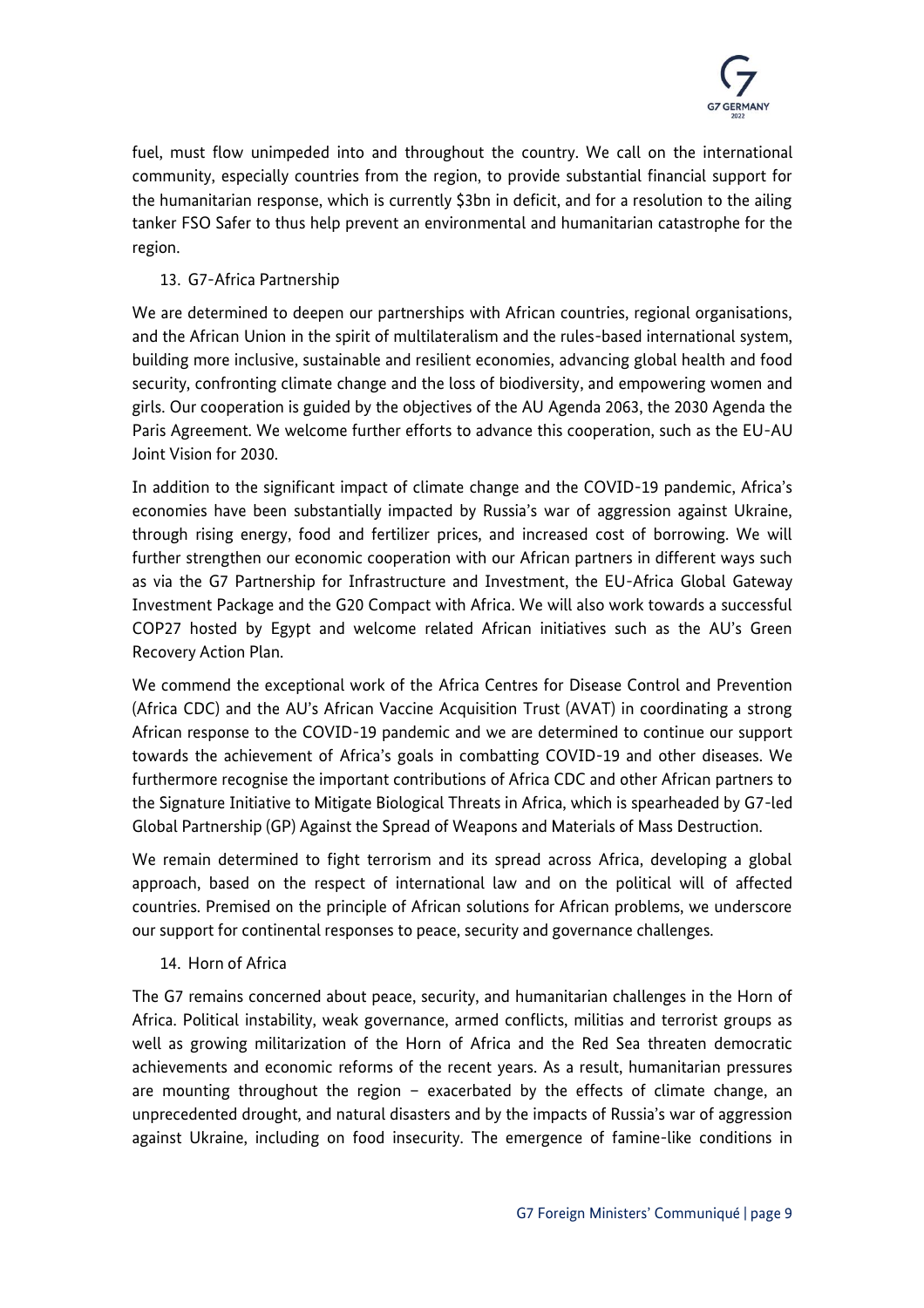

Ethiopia and Somalia impacting nearly 500,000 people is highly concerning Insecurity and politicized access preclude humanitarian agencies from delivering life-saving aid to millions. The poorest and most vulnerable populations in the Horn of Africa are bearing the brunt of such pressures. We are deeply concerned about the increasing numbers of displaced persons and the worsening human rights situation, in particular widespread sexual and gender based violence. We emphasize our commitment to work with countries and institutions in the region to foster peace and security, democratic and inclusive governance, economic development and a sustainable and equitable use of resources in the Horn of Africa and its wider neighborhood as well as to strengthen resilience of people and economies.

# 15. Somalia

We urge Somalia's leaders to conclude the ongoing electoral process in an inclusive and transparent manner that lends legitimacy and credibility to the new Somali president and government. Although we welcome the significant progress that has been made in completing the parliamentary election process, we are discouraged that the 30 percent quota for female representation has not been met. We are deeply concerned by the worsening drought and ongoing humanitarian crisis. Reports of persistent sexual and gender-based violence are deplorable. We recognize the need for urgent, concerted action from the international community to prevent a catastrophic deterioration of these crises and build resilience. We underline the need for continued efforts to counter violent extremism in Somalia and urge effective implementation to build capacity and enable Somalia to assume responsibility over its national security. We therefore welcome the UN Security Council's (UNSC) mandate for the AU Transition Mission in Somalia (ATMIS).

# 16. Sudan

We continue to call for a return to a civilian-led transition towards an inclusive democracy and peace after the military takeover on 25 October 2021. Restoration of a credible civilian-led government is vital to allow for the resumption of economic support and international debt relief to help Sudan resolve its economic crisis. We urge an end to the violence, including sexual and gender based violence, against protesters, the immediate release of all those unjustly detained and an end to any practice of arbitrary arrests and detentions. We condemn these acts in the strongest terms, and insist on the importance of justice for victims and survivors in order to achieve reconciliation. We also call for the immediate lifting of the State of Emergency. The military needs to show through its actions that it is indeed committed to a peaceful and democratic Sudan. Civilian actors also need to find common ground about key negotiation issues to take back the reins of a civilian-led government. We welcome the cooperation of the UN, AU and IGAD in co-facilitating a Sudanese-led political process and encourage all actors to continue engaging in the next phase of the process towards a resolution of the crisis and a peaceful, democratic, and civilian-led Sudan.

# 17. Ethiopia

We welcome the announcement of an indefinite humanitarian truce and urge all parties to the conflict to ensure full, safe, unhindered and sustained delivery of humanitarian assistance to all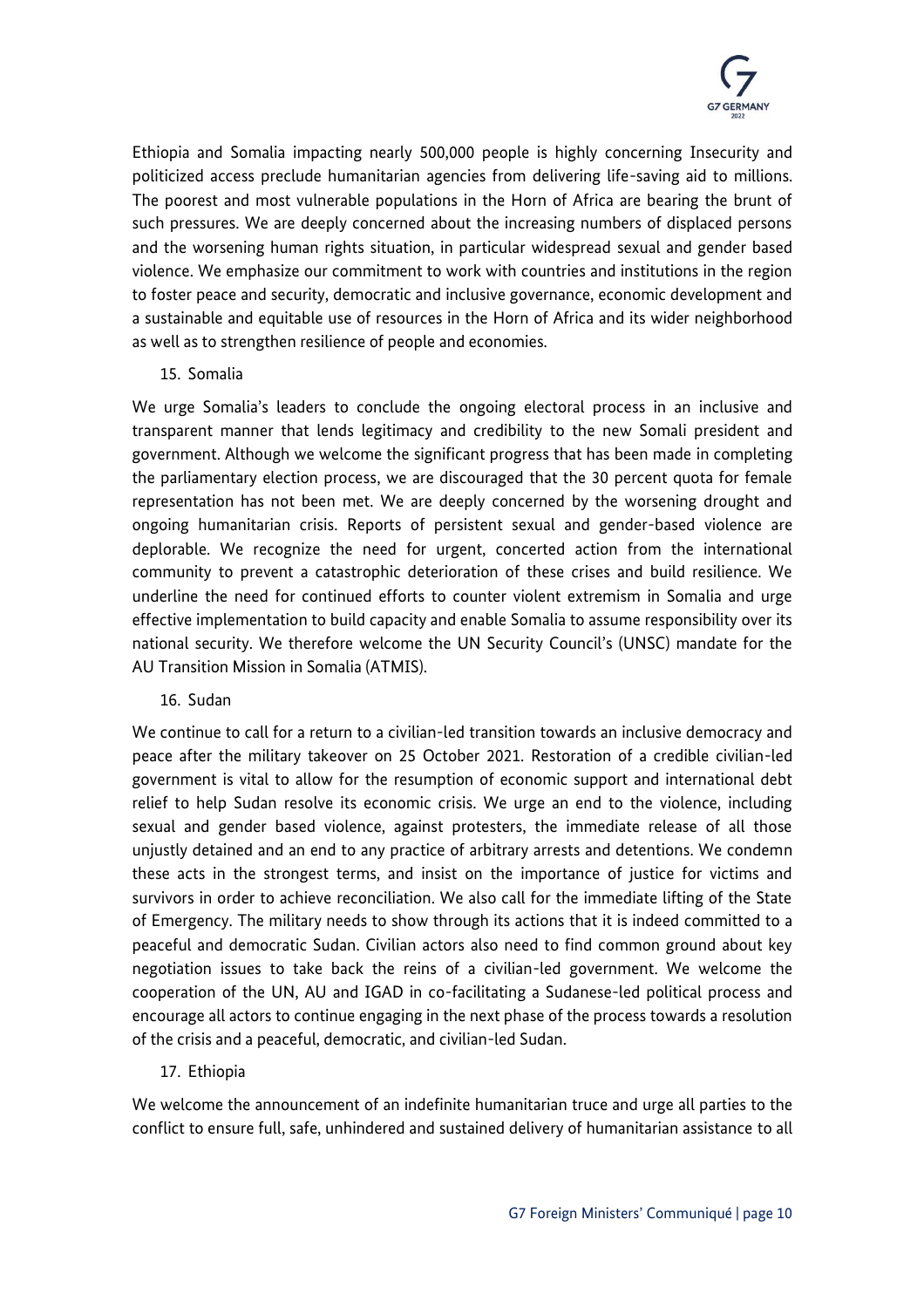

conflict areas. We call on all conflict parties to negotiate a lasting ceasefire and move towards a political solution to the crisis that will lay the foundations for durable peace and will create the conditions for a genuinely inclusive national dialogue. We urge the Eritrean government to withdraw its forces from Northern Ethiopia.

Human rights violations and abuses, including sexual and gender-based violence, and a lack of accountability remain major concerns. We welcome the engagement of the Government of Ethiopia with the recommendations of the Joint Investigation report and the establishment of the Inter-Ministerial Taskforce and urge all parties to the conflict to cooperate with the International Commission of Human Rights Experts on Ethiopia to avoid impunity, prevent further atrocities and pave the way towards justice and reconciliation. We encourage the conflict parties to ensure the voices of survivors of sexual and gender-based violence are present in any political solution.

We are deeply concerned about the worsening drought in the southern and eastern regions which is affecting more than 8 million people. We commit to support humanitarian efforts and urge other international partners to do the same.

18. Sahel

We are concerned about the series of coup d'Etats and military take-overs in Western Africa. We underline the need for free and fair elections and return to constitutional order in Mali, Chad, Guinea, and Burkina Faso. We support the efforts of ECOWAS, the AU and the UN to mediate and assist the political transitions in the region. We are concerned by the deteriorating humanitarian situation and commit to continue working with humanitarian actors to address growing humanitarian needs. Humanitarian access must be maintained and international law respected by all security forces operating in the region. We take note of the decision of some partners to withdraw their military capacities from Mali due to multiple obstructions by the Malian transitional authorities as well as the presence of Russian affiliated forces.

We regret that the Malian transitional authorities have not fulfilled yet their commitment to ECOWAS, supported by the African Union, to organize presidential and legislative elections. We commend MINUSMA's role in the stabilization of Mali. We express our deep concern over the growing presence of Russia-backed Wagner group Forces in Mali and their potentially destabilizing impact on the entire region as well as our grave concern over credible allegations of serious human rights abuses and violations committed in Mali by elements of the Malian armed forces accompanied by Russian affiliated forces which allegedly caused the death of hundreds of civilians. These abuses and violations, committed under the pretext of combatting terrorism, contribute to exacerbate inter-ethnic tensions and benefit terrorist organizations in the long run. They must be investigated impartially and those responsible held to account. MINUSMA must be granted access to the sites of the alleged violations and abuses to investigate per its UNSC mandate.

We will continue to support the Sahel countries in their efforts to achieve self-reliance and sustainable peace, stability and development. We note the need to address the root causes of conflict and in parallel to fight terrorist threats in the Sahel region. International assistance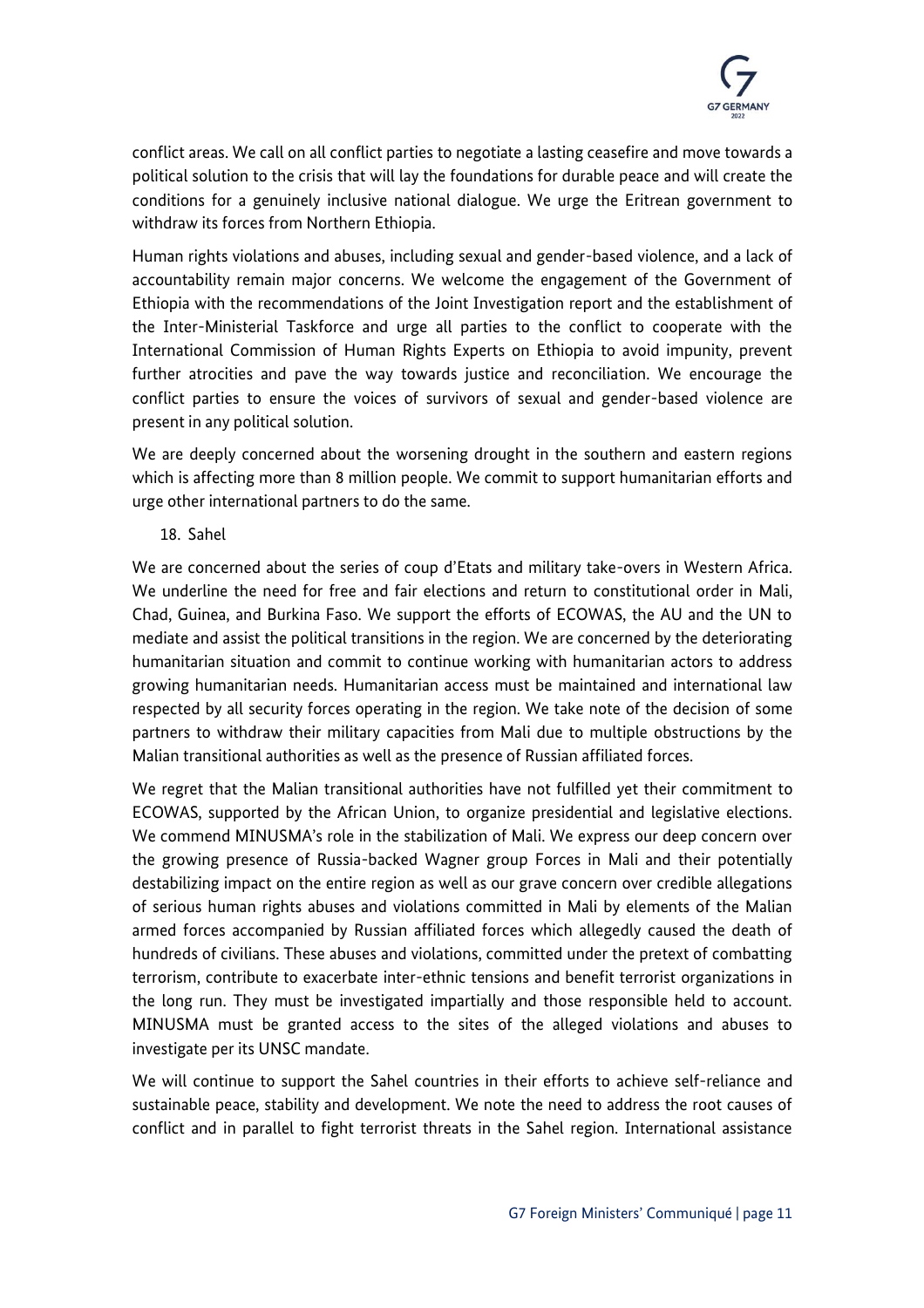

coordination mechanisms, such as the Coalition for the Sahel, P3S, and the Sahel Alliance, have an important role to play. We reaffirm our commitment to support the civilian and political surge in the Sahel, which countries called for at the Ndjamena summit. We are concerned about the evolution of the terrorist threat from the Sahel towards the Gulf of Guinea coastal states. We emphasize the need to strengthen their resilience in a comprehensive way and call for improved collaboration between the Sahel and coastal countries, including via ECOWAS and the Accra Initiative.

# 19. Gulf of Guinea/ Maritime security and safety, combatting illicit activities at sea

We reiterate our commitment to promoting a cooperative system of international governance for the ocean and seas and to maintaining the rules-based maritime order based on international law, in particular UNCLOS. We welcome the progress achieved by the states bordering the Gulf of Guinea in the implementation of the Yaoundé Maritime Security Architecture, in particular in preventing and combating piracy and other illicit activities at sea, and the continuation of the European Union support through the Coordinated Maritime Presences (CMP) in the Gulf of Guinea. We encourage the states of the region and other states and international organizations concerned to further address the root causes, prevention, and prosecution of piracy, including within the coordination framework of the G7++ Friends of the Gulf of Guinea (FOGG). It is in this framework we will pursue the strengthening of maritime security, the protection of marine resources and biodiversity as well as regional ownership and the enhancement of the work of the Yaoundé Maritime Security Architecture.

20. Venezuela

We are very concerned about the ongoing deterioration of the humanitarian situation in Venezuela, as well as by the increasing number of displaced persons, causing the biggest migration crisis in the region. We strongly condemn human rights abuses committed by the Maduro regime, and continue to call for an end of human rights abuses. We support the work of the UN High Commissioner for Human Rights and the UN Independent Fact Finding Mission with a view to holding those responsible accountable and improve the human rights situation in Venezuela. Important structural deficiencies were observed in local elections held in November 2021. We urge the Maduro regime to respect basic democratic principles and act consistently with the recommendations formulated by the EU Electoral Observation Mission. We reiterate our call for the respect of all political and civil rights and the release of all political prisoners. The only way out of the crisis lies in Venezuelan-led negotiations leading to free and fair presidential and parliamentary elections. We call on all parties to resume these negotiations promptly and act in good faith for the benefit of the Venezuelan people.

# 21. Haiti

We remain deeply concerned by the dire humanitarian and economic situation in Haiti and by the severe consequences of the grip of violent criminal groups on the security and political situation. We call on the international community to support Haiti and we underline the essential role and action of international organizations on the ground. Our priority is to help strengthen the Haitian National Police's capacities in order to bring back security and civil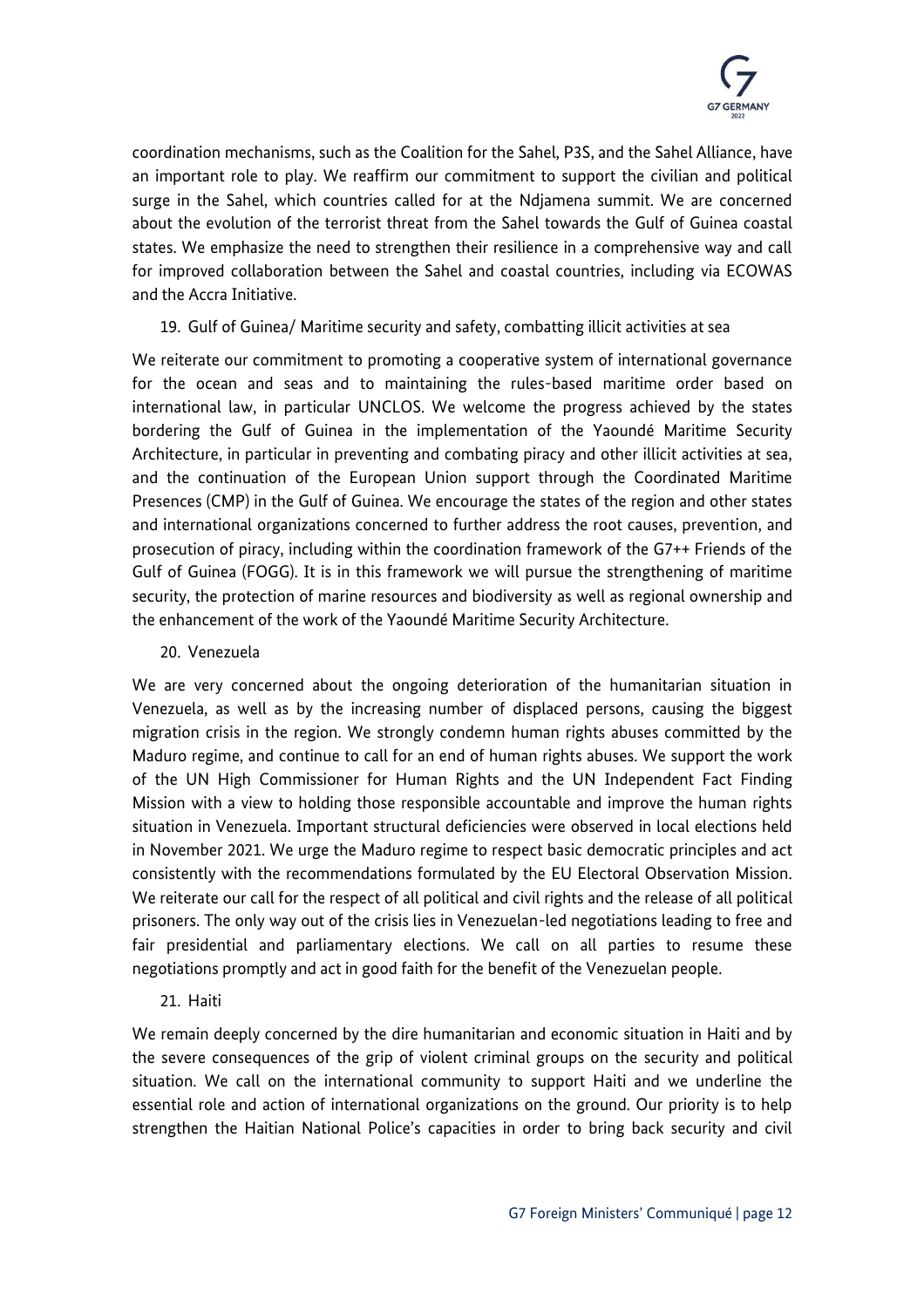

peace. We stress the importance of restoring the efficiency of the judiciary and the fight against impunity. We call on all political and civil society actors to overcome their differences and to engage in a meaningful dialogue in order to restore the functioning of democratic institutions and allow for the holding of free and fair elections when conditions permit.

22. Conflict prevention and management, support for UN efforts and reform, peacekeeping missions, gender parity strategy

We reaffirm our strong support for conflict analysis, early warning, crisis prevention, peacebuilding and strategic foresight as key instruments to prevent conflict and sustain peace and commit to examine synergies between them. We are eager to find ways to secure a financial basis for peacebuilding, including for the UN Peacebuilding Fund, by exploring all funding options for peacebuilding, including innovative financing mechanisms and aim to develop a G7-process on peace finance, in continuation of the United Nations General Assembly High-Level Meeting on peacebuilding financing this April. It is our firm conviction that United Nations Peacekeeping remains a core component of the UN mission of maintaining international peace and security. We continue to support the Secretary-General's ongoing "Action for Peacekeeping/Action for Peacekeeping plus" reform initiatives. In our view, UN Peacekeeping is one component of a comprehensive approach to achieve lasting conflict resolution that similarly builds on prevention, mediation and peacebuilding. We pursue a multidimensional approach to account for the various challenges, inter alia threats from armed actors and disinformation campaigns, which some peace operation face.

We reaffirm our support to the UN and Secretary-General Guterres' path for UN reform for a more agile, integrated and cohesive UN. We welcome the Secretary General's initiatives on his report "Our Common Agenda", particularly those regarding the full equal effective and meaningful participation of women and the inclusion of youth and civil society organizations, and will jointly contribute to achieving its goals. We recommit to the reform of the UN Security Council. We are deeply concerned by Russia's abuse of its position as a permanent member of the UNSC, particularly in the context of its aggression against Ukraine.

We remain committed to the full implementation of the Women, Peace and Security Agenda as enshrined in the UNSC Resolution 1325 and its follow-up resolutions, as well as the UN's Gender Parity Strategy and its Uniformed Gender Parity Strategy. Gender equality and the full, equal and meaningful participation of women, women peacebuilders, women peacekeepers, women human rights defenders and women-led organizations in all their diversity, at all stages and at all levels of conflict prevention, peacebuilding, and peacekeeping is critical to ensure sustainable and inclusive peace processes.

We condemn sexual and gender-based violence, including when related to conflict, and underscore that such acts may constitute crimes against humanity or war crimes. We recognize the need to strengthen the implementation of the international architecture to tackle conflictrelated sexual violence and commit to setting out a shared position in response to G7 Leaders' request to Foreign and Development Ministers on this issue at Carbis Bay in 2021. We reaffirm the importance of a gender-transformative mainstreaming approach. A survivor-centered approach should be adopted when dealing with sexual and gender-based violence, including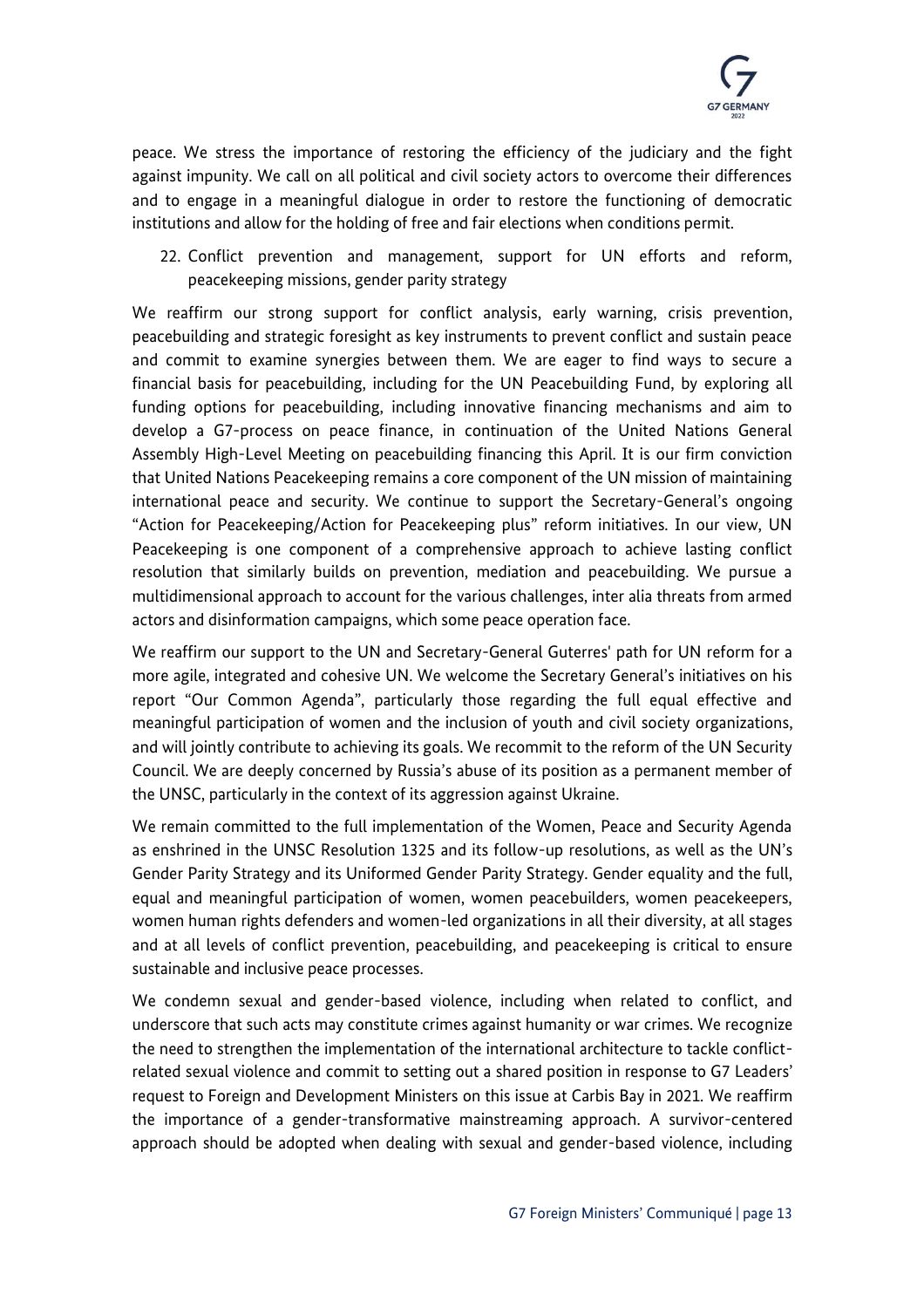

when related to conflict. Survivors' access to justice, redress and support services is crucial for them to have a chance at a life in dignity. In this respect, we encourage efforts such as those of the Global Survivors Fund and the UN Team of Experts on Rule of Law and Sexual Violence in Conflict. We are exploring ideas for how to improve accountability for human rights violations and abuses, such as sexual and gender-based violence, including through a study on the merits of a possible standing independent investigative mechanism.

23. Treaty on the Non-Proliferation of Nuclear Weapons (NPT)

We are committed to strengthening non-proliferation and disarmament efforts for a more secure, more stable, and safer world. We endorse the Statement of the G7 Non-Proliferation Directors' Group as published on 9 May 2022, which outlines our commitment on nonproliferation and disarmament.

We are resolved to comprehensively strengthen the Treaty on the Non-Proliferation of Nuclear Weapons, promote its universalization, re-inforce the importance of commitments made in past NPT Review Conferences and advance the NPT's implementation across all three of its mutually reinforcing pillars. We underline the authority and primacy of the NPT as the irreplaceable cornerstone of the nuclear non-proliferation regime and the foundation for the pursuit of nuclear disarmament and peaceful uses of nuclear technology.

We reiterate that a meaningful outcome at the NPT Review Conference later this year is our priority and we reaffirm our commitment to the ultimate goal of a world without nuclear weapons with undiminished security for all, achieved through concrete practical steps. More than fifty years of progress on nuclear arms control and strategic risk reduction must be continued, and the overall decline in global nuclear arsenals must be sustained and not reversed. We are resolved to promote the goals and objectives of the Comprehensive Nuclear-Test-Ban Treaty (CTBT). We underline the urgent need to bring this treaty into force. Pending the entry into force of the Treaty, we call on all states that have not yet done so to declare new or maintain existing moratoriums on nuclear weapon test explosions or any other nuclear explosions.

We deplore Russia's war of aggression against Ukraine, which has led to the suspension of the US-Russian Strategic Stability Dialogue that aimed at laying the foundation for future arms control arrangements. We condemn Russia's unjustified use of nuclear rhetoric and signalling. We urge Russia to behave responsibly and exercise restraint. The G7 supports and encourages wider efforts towards an active arms control dialogue involving China. We welcome efforts by the G7 Nuclear Weapons States to promote effective measures that are critical towards progress on disarmament under the NPT and we underline that all Nuclear Weapons States have the responsibility to engage positively and in good faith in this regard. We commit to enhancing export controls, including through international export control regimes, on materials, technology and research that could be used to develop weapons of mass destruction and their means of delivery. We also intend to share our expertise to help other states counter such proliferation.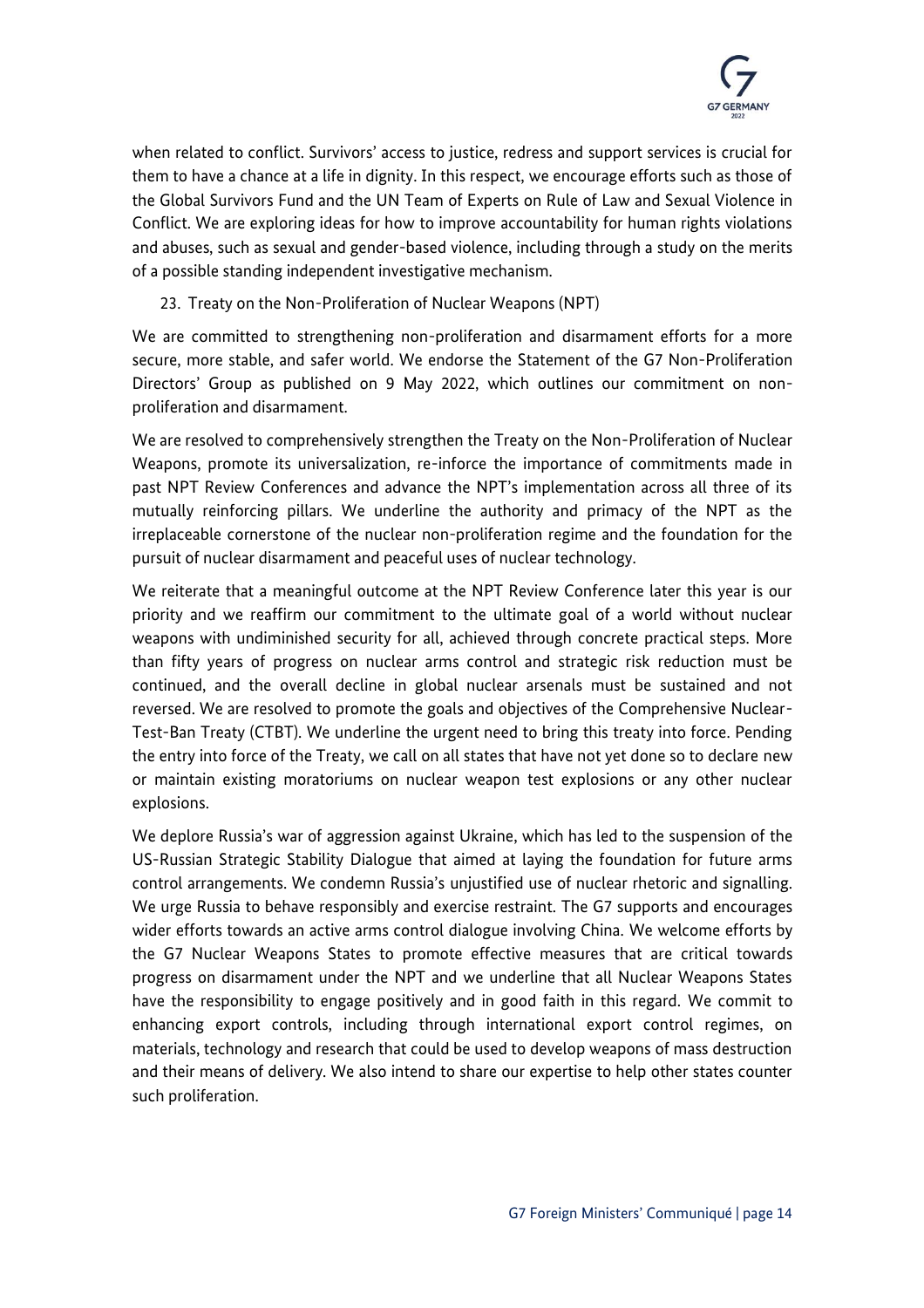

24. Biosecurity and 20 years of the G7 Global Partnership against the Spread of Weapons of Mass Destruction

We reaffirm the unique and valuable contribution of the G7-led Global Partnership (GP) against the Spread of Weapons and Materials of Mass Destruction. We will dedicate further efforts to address biological threats in the framework of the GP. We will step up efforts to counter the weaponisation of disease, notably within the 31-member GP which supports vulnerable partner countries around the globe as well as at the upcoming Review Conference of the Biological and Toxin Weapons Convention. At the Conference, we will work to strengthen implementation of the Convention by promoting progress toward more effective implementation, increased transparency, and enhanced compliance and confidence-building measures. We will continue to back the United Nations Secretary-General's Mechanism for investigating alleged uses of chemical or biological weapons. We intend to further deepen our cooperation with African biosecurity partners to develop and implement the GP's Signature Initiative to mitigate Biological Threats in Africa.

We commend the 20th anniversary of the GP. The G7 is committed to ensuring that the GP remains a key contributor to countering persisting and newly emerging threats posed by weapons and materials of mass destruction.

#### 25. Iran

We are committed to ensuring that Iran will never develop a nuclear weapon. We reaffirm our support for a restoration and full implementation of the Joint Comprehensive Plan of Action (JCPoA). A diplomatic solution remains the best way to restrict Iran's nuclear programme. We support continued efforts to achieve the full restoration of the JCPoA. It is high time for Iran to seize this opportunity to bring negotiations which started in Vienna more than eleven months ago to a successful conclusion. We urge Iran to refrain from further escalations of its nuclear activities. Escalations carried out over the last eighteen months are very serious developments and a matter of deep concern. They have no credible civilian requirement and have particularly grave implications.

The G7 expresses strong support for the crucial verification and monitoring mandate of the IAEA. We urge Iran to uphold and fully implement all obligations and commitments, in particular under its NPT-required safeguards agreement with the IAEA, and to provide without further delay all required information to enable the IAEA to clarify and resolve outstanding safeguards issues.

We reassert our serious concerns about Iran's destabilizing activities in and around the Middle East. This includes activities related to ballistic and cruise missiles, including transfer of missile and missile technology, and transfer of unmanned aerial vehicles and conventional arms to state and non-state actors. Such weapons proliferation is destabilising for the region and escalates already high tensions. We urge Iran to cease its political and military support to proxy groups and fully abide by all relevant UNSCRs, in particular UNSCR 2231 (2015).

We are deeply concerned by the continued human rights violations and abuses in Iran, including those affecting the exercise of the right to freedom of peaceful assembly, freedom of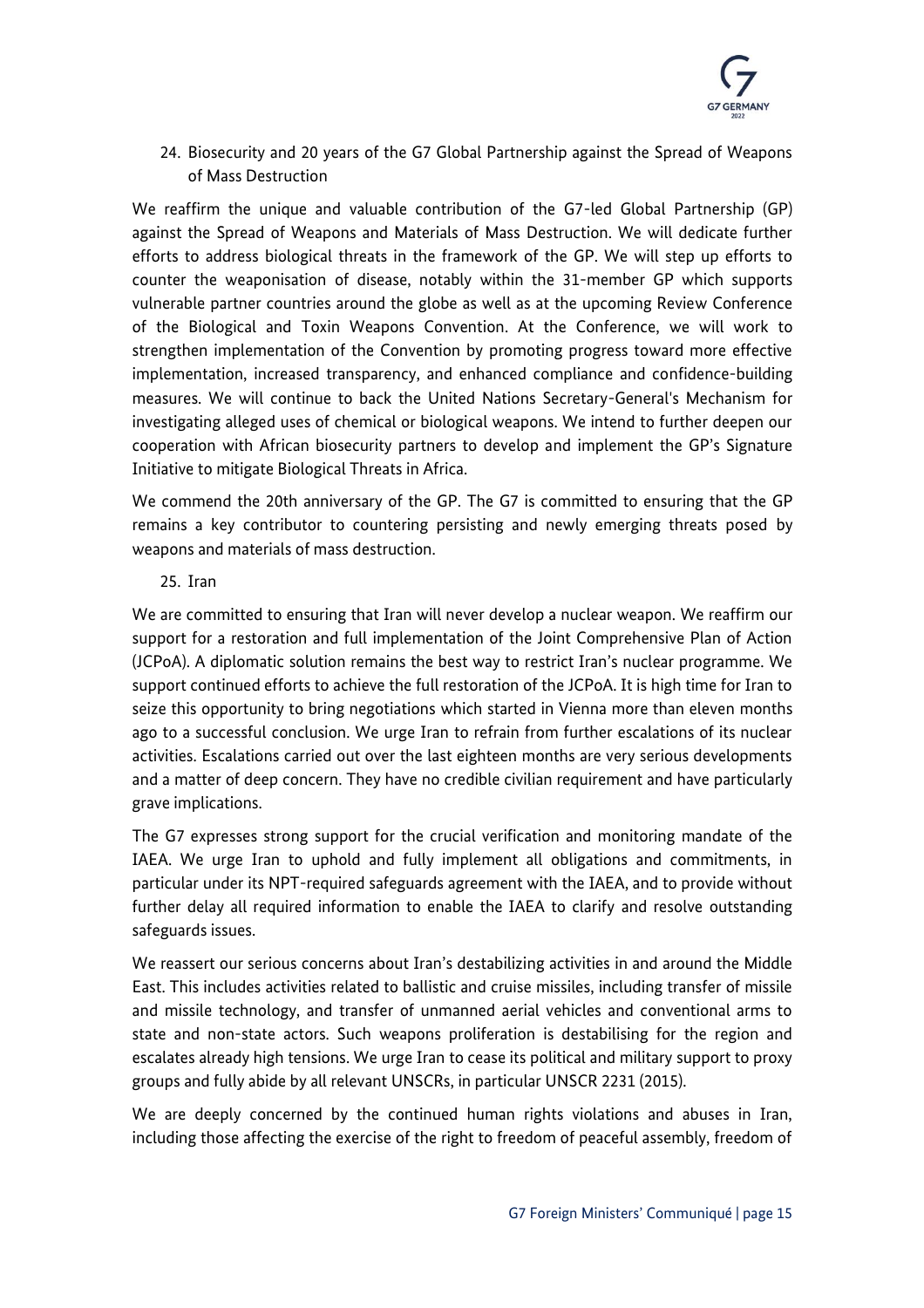

association, freedom of religion or belief, and freedom of expression. Foreign and dual nationals and human rights defenders have faced arbitrary arrest, detention and lengthy prison sentences and should be released.

### 26. DPRK

We strongly condemn the continued testing of ballistic missiles by the Democratic People's Republic of Korea (DPRK), including the Intercontinental Ballistic Missile (ICBM) launch conducted on March 24 2022, which confirms yet again the DPRK's intention to further develop its nuclear and missiles capabilities. We deeply regret that the DPRK, with the most recent launches, has also abandoned its self-declared moratorium on ICBM launches. These reckless actions demand a united and decisive response by the international community, including further significant measures to be taken by the UNSC.

We reiterate our demand that the DPRK abandon its nuclear weapons and existing nuclear programs, and any other weapons of mass destruction and ballistic missile programs in a complete, verifiable and irreversible manner, in accordance with all relevant UNSCRs. We urge the DPRK to abide by these UNSCRs and return at an early date to and fully comply with the NPT and IAEA safeguards. We reiterate that the DPRK cannot have the status of a nuclear weapon State in accordance with the NPT. We call on the DPRK to accept the repeated offers of dialogue put forward by all parties concerned including the United States, the Republic of Korea and Japan. We remain committed to working with all relevant partners towards the goal of peace on the Korean Peninsula.

We deem critical that sanctions which target the DPRK's unlawful weapons development and related activities remain in place while its programs exist. We call on all States to fully and effectively implement all relevant UNSCRs and vigilantly monitor for sanctions evading activities. We note with concern the report by the Panel of Experts established pursuant to resolution 1874(2009) that illicit ship-to-ship transfers continue to take place and welcome efforts to address these transfers. We remain ready to assist in and strengthen capacities for effective sanctions implementation. In the context of the COVID-19 pandemic, we commend the work of the 1718 Committee, which has swiftly approved all COVID-19 related sanctions exemption requests for humanitarian assistance for the DPRK.

We continue to condemn the DPRK's systematic, widespread and gross human rights violations and abuses and urge the DPRK to respect the human rights of its entire people, to cooperate with all relevant UN bodies and to resolve the abductions issue immediately. We remain gravely concerned regarding the humanitarian situation in the DPRK which is the result of the DPRK's choice to prioritize its unlawful WMD and ballistic missile programs over the welfare of its own people. We urge the DPRK to facilitate access for international humanitarian organizations for the delivery of urgently required humanitarian goods such as food and medicines and for independent assessment of humanitarian needs as soon as possible. Humanitarian aid should be delivered in a manner consistent with UNSCRs and humanitarian principles.

27. Preventing an Arms Race in Outer Space - Responsible space behaviors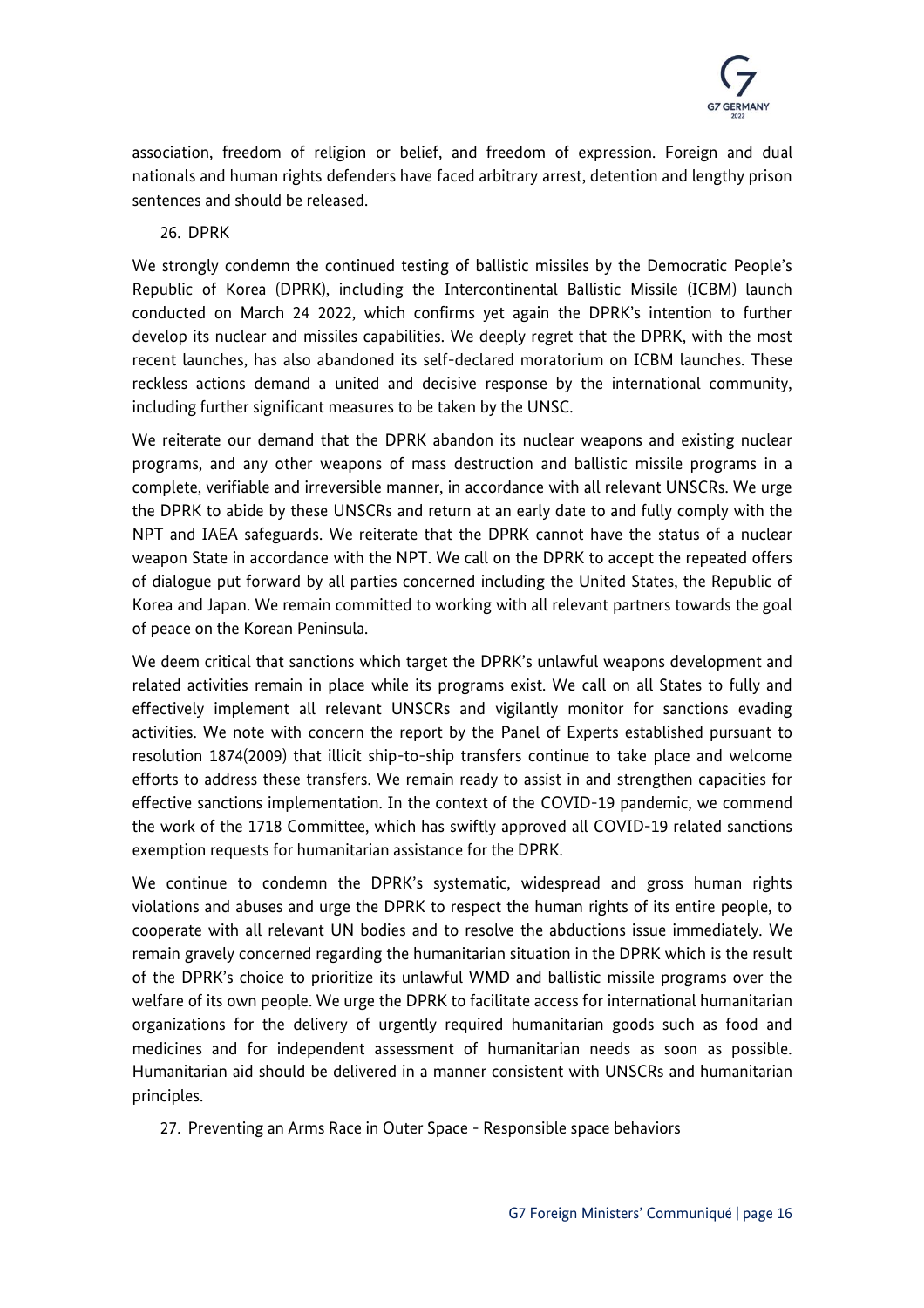

State threats to the secure, safe, sustainable, and peaceful uses of outer space are of serious concern. Given that our societies are increasingly reliant on space systems for their security and prosperity, we are determined to reduce the risk of misperception and miscalculation and reduce space threats. We reaffirm a shared understanding that international law applies to activities in the exploration and use of outer space. As all nations are increasingly reliant on space systems and services, the security and sustainability of the space environment is a common concern. Establishing norms, rules and principles for responsible space behaviours is a pragmatic way forward to enhance security, mitigate threats against space systems and reduce the risks of misperception, miscalculation, and escalation. We encourage all states to positively engage in the UN Open Ended Working Group that aims to build a common understanding of responsible space behaviours and consider first proposals for norms, rules, and principles in that regard. We welcome the US commitment not to conduct destructive direct-ascent anti-satellite missile testing.

#### 28. Sustainable Space Environment

We promote the maintenance of a peaceful, safe, secure and sustainable space environment. We underscore the importance of the Long Term Sustainability Guidelines and Space Debris Mitigation Guidelines of the UN Committee on the Peaceful Uses of Outer Space. We call on others to join us in implementing these guidelines. We recognize the importance of developing common standards, best practices and guidelines related to sustainable space operations alongside the need for a collaborative approach for space traffic management and coordination. We call on all nations to work together, to preserve a peaceful and sustainable space environment for future generations

#### 29. International Terrorism

We reiterate our strong and unequivocal condemnation of terrorism in all its forms and manifestations. We reaffirm our commitment to contribute to the international efforts aimed at preventing and fighting terrorism, in particular our collective efforts against Daesh, Al-Qaeda and their affiliated groups, which continue to pose a threat on a global scale. We stress that all counter-terrorism measures must be conducted in full compliance with international law, including international human rights law, international humanitarian law and international refugee law, as applicable. We remain committed to address the factors that can contribute to terrorism, including political and socio-economic instability, and to adopt a whole-ofgovernment, whole-of-society and gender-responsive approach in our counter-terrorism efforts. We are committed to fostering international action and cooperation to fight terrorist financing and money laundering and call for the full implementation of the FATF standards and relevant UNSC resolutions. We recognize the need to keep investing in the prevention of radicalization to violence and countering the spread of terrorist propaganda online, including by maintaining our collective efforts within multi-stakeholder efforts such as the framework of the Christchurch Call and the Global Internet Forum to Counter Terrorism. We are committed to strengthening the implementation of UNSCR 1540 by all UN member states. The upcoming comprehensive review and resolution renewal provide a unique opportunity to reiterate that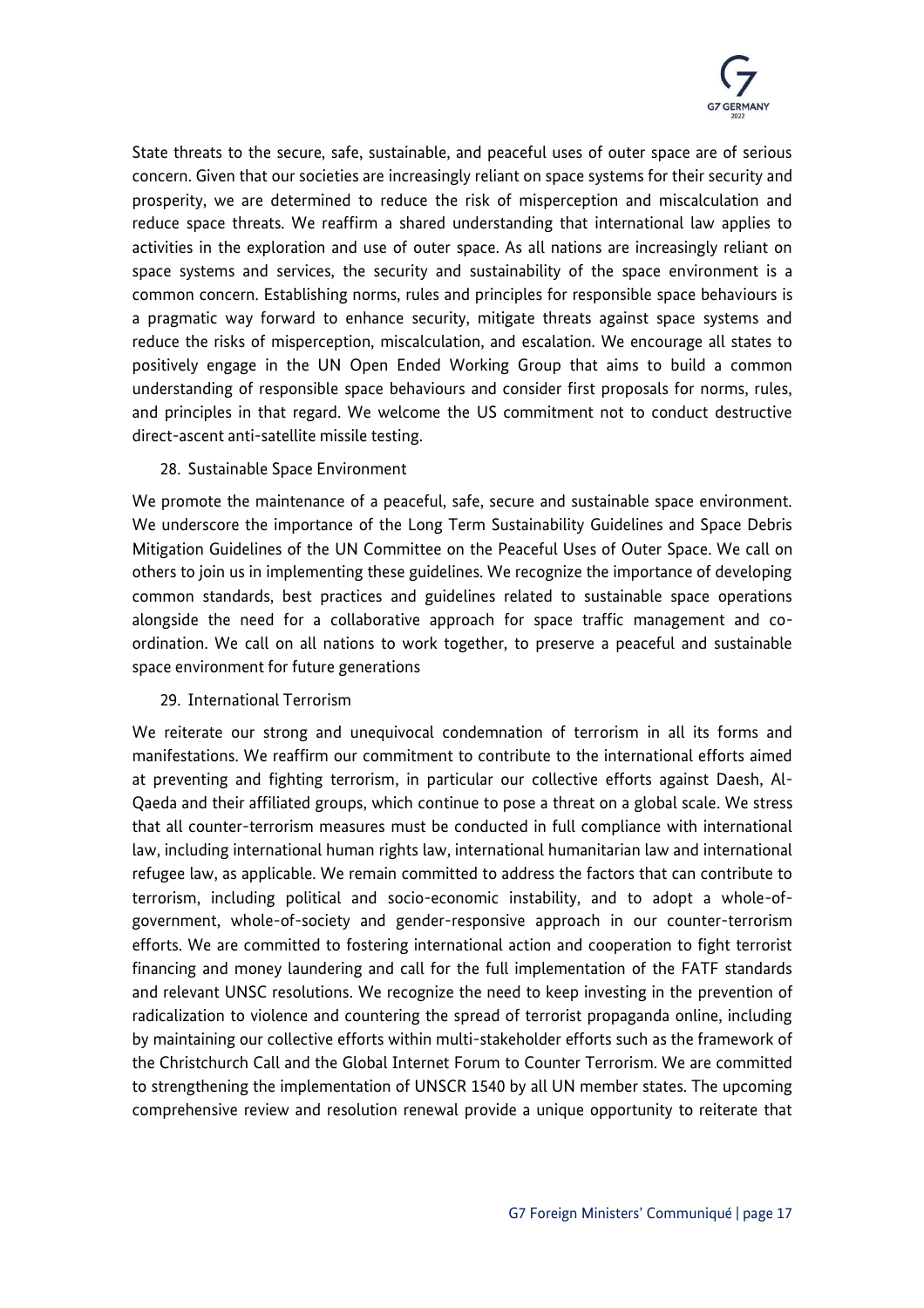

1540 remains the most important multilateral tool to prevent non-state actors from acquiring nuclear, biological, and chemical weapons, their means of delivery, and related materials.

We note with concern the rising threat posed by violent extremism or terrorism, referred to by some governments as extreme rightwing terrorism and by others as a form of racially, ethnically or other ideologically motivated violent extremism or terrorism. We call for increased engagement with relevant partners and institutions, enhanced international information sharing, and welcome efforts initiated to tackle this growing threat and its transnational dimensions.

# 30. Transnational Organized Crime

Transnational organized crime remains a significant threat to both our national and international security, whose destabilizing influence has been amplified by the impact of the COVID pandemic and the recent Ukraine crisis. We call for more targeted, coordinated and sustained action against criminal networks, cybercrime, and illicit financial flows, including in conflict areas, also by further coordinating our capacity building efforts and strengthening international cooperation. We underscore that the world drug problem is one of the major challenges facing the international community. Trafficking in drugs and precursors chemicals bolsters organized crime, has a destabilizing effect on our citizens and societies, endangers public health and can be used, in some instances, as a major source of funding terrorist activities. Against these challenges, we reaffirm our determination to reinforce our cooperation with other regions of the world in order to reduce illegal drug production and trafficking.

We remain committed to safe, orderly, and regular migration around the world, and will continue to engage in preventing and countering migrant smuggling and trafficking in human beings. Our approach will continue to be human rights oriented, survivor-centered, genderresponsive and will focus on identifying and protecting the most at-risk as well as on prosecuting the perpetrators. We recognize that illicit trafficking and crimes that affect the environment, including crimes against wildlife, pose a significant and growing threat, also for its linkages with transnational organized crime networks. We are committed to working together to strengthen cross-border law enforcement and tackle corruption associated with these forms of crime. We recall that the illicit trade in small arms and light weapons is a major threat to peace, security, stability and development. Preventing and fighting such traffics is also part of the 2030 Agenda for Sustainable Development. We underscore the important role that the G7 Roma-Lyon Group plays in fostering international cooperation to counter terrorism and combat transnational organized crime.

#### **II.) Prevention and Transformation**

# **a) Tackling the global climate and biodiversity crises and promoting a sustainable and just energy transition**

Recognizing science including the latest IPCC findings, we emphasize the urgency for enhanced climate action to stay within a limit of 1.5°C temperature rise, to protect people, livelihoods and ecosystems and to maintain peace and stability. We reaffirm our unwavering commitment to strengthening the implementation of the Paris Agreement. To this end, we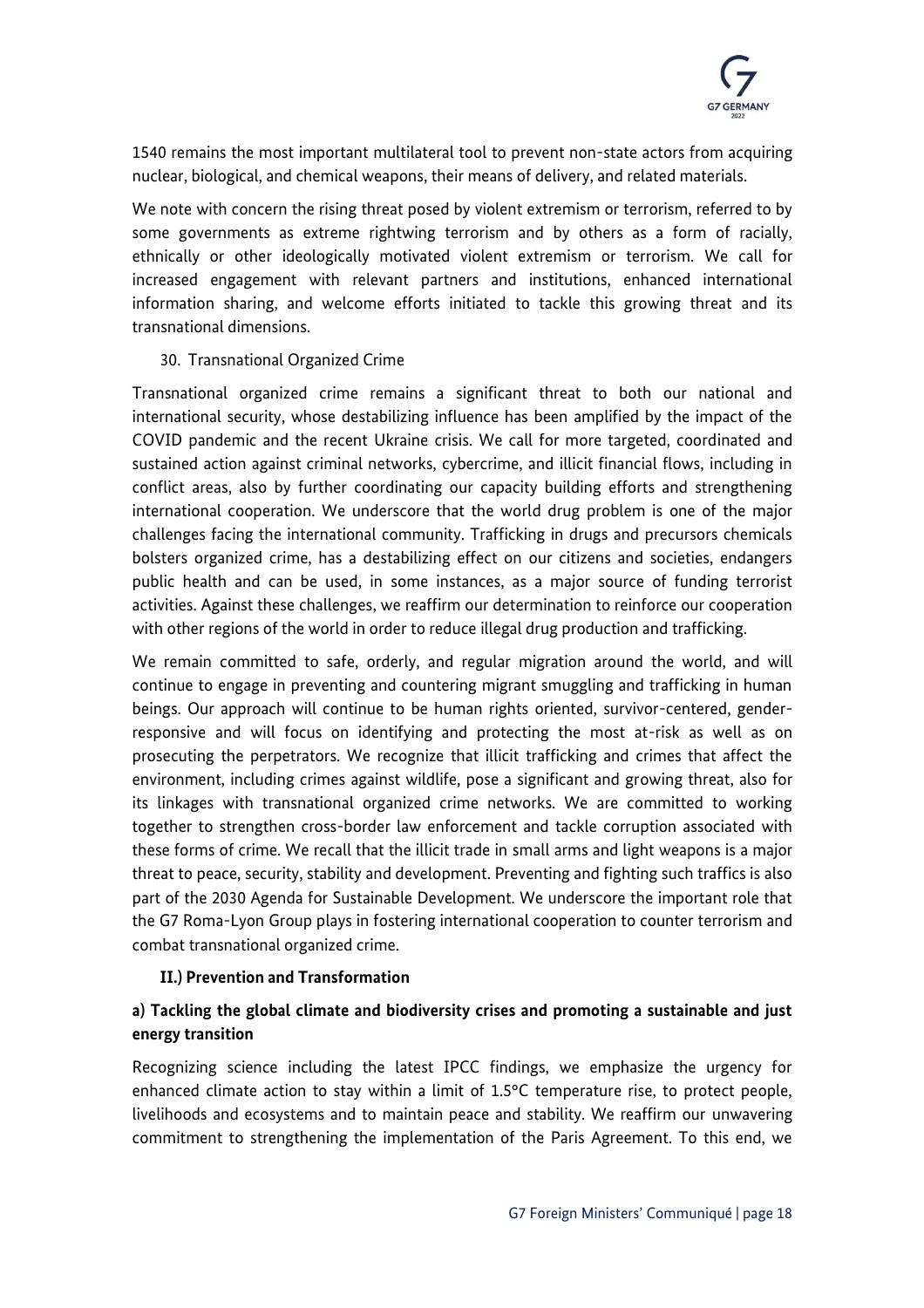

commit to urgent, ambitious and inclusive action in this decade to reduce emissions leading to net-zero greenhouse gas emissions as soon as possible and by 2050 at the latest, enhance resilience and adaptation to the impacts of climate change and align financial flows with the goals of the Paris Agreement. We call on all countries and financial institutions, in particular Multilateral Development Banks, to do the same. We remain steadfast in our commitments to provide support for developing countries, including climate finance. We will fully play our part in urgently implementing the Glasgow Climate Pact, and further commitments made at COP26, including sectoral initiatives. We engage with non-state actors to support sectoral implementation of their COP26 commitments and note the need for inclusive and transparent tracking of progress in climate initiatives in both adaptation and mitigation.

The conservation and sustainable use of biodiversity is essential to sustain human life and is closely interlinked with climate. One of the key drivers contributing to the loss of biodiversity is climate change; on the other hand, biodiversity offers solutions to address climate change. Loss of biodiversity threatens political, economic and health and food security. We reaffirm the urgent need to halt and reverse biodiversity loss, including loss of forests by 2030. We call for an ambitious and effective post-2020 Global Biodiversity Framework with strong accountability and implementation mechanisms to be adopted at CBD-COP15 and swiftly implemented by all parties.

We commit to aligning all financial flows with biodiversity objectives, including identifying, redirecting or eliminating subsidies harmful to biodiversity and call on all countries and financial institutions, in particular Multilateral Development Banks, to do the same. We are committed to mobilizing resources, from all sources, to substantially increase our funding in support of biodiversity finance by 2025, including increased funding for Nature-based Solutions with strong environmental and social safeguards, and ensure our economic and financial decision-making is aligned with sustainability objectives.

31. Creating new climate partnerships

We recognize the need for global action and the role of the G7 working together with all countries especially the major emitters to reach the objectives above. We also recognize that leaders decided to explore establishing an open, cooperative international Climate Club, consistent with international rules, and with participation beyond the G7. We are committed to achieving a true paradigm shift, by demonstrating that ambitious climate action is conducive to strong and sustainable growth for all economies.

We commit to support developing countries and emerging markets in their endeavor to transition on net-zero pathways, in line with keeping 1.5°C within reach and the goals of the Paris Agreement. We engage in just energy-transition partnerships, on a case by case basis, jointly with developing countries and emerging markets that seek to raise their climate ambition in order to reach the above-mentioned objectives based on the leadership of each developing country, by matching high ambition with the necessary means to accelerate this transition such as financing, access to green technologies, technical assistance and exchange of experience based on just transition processes in our respective domestic markets.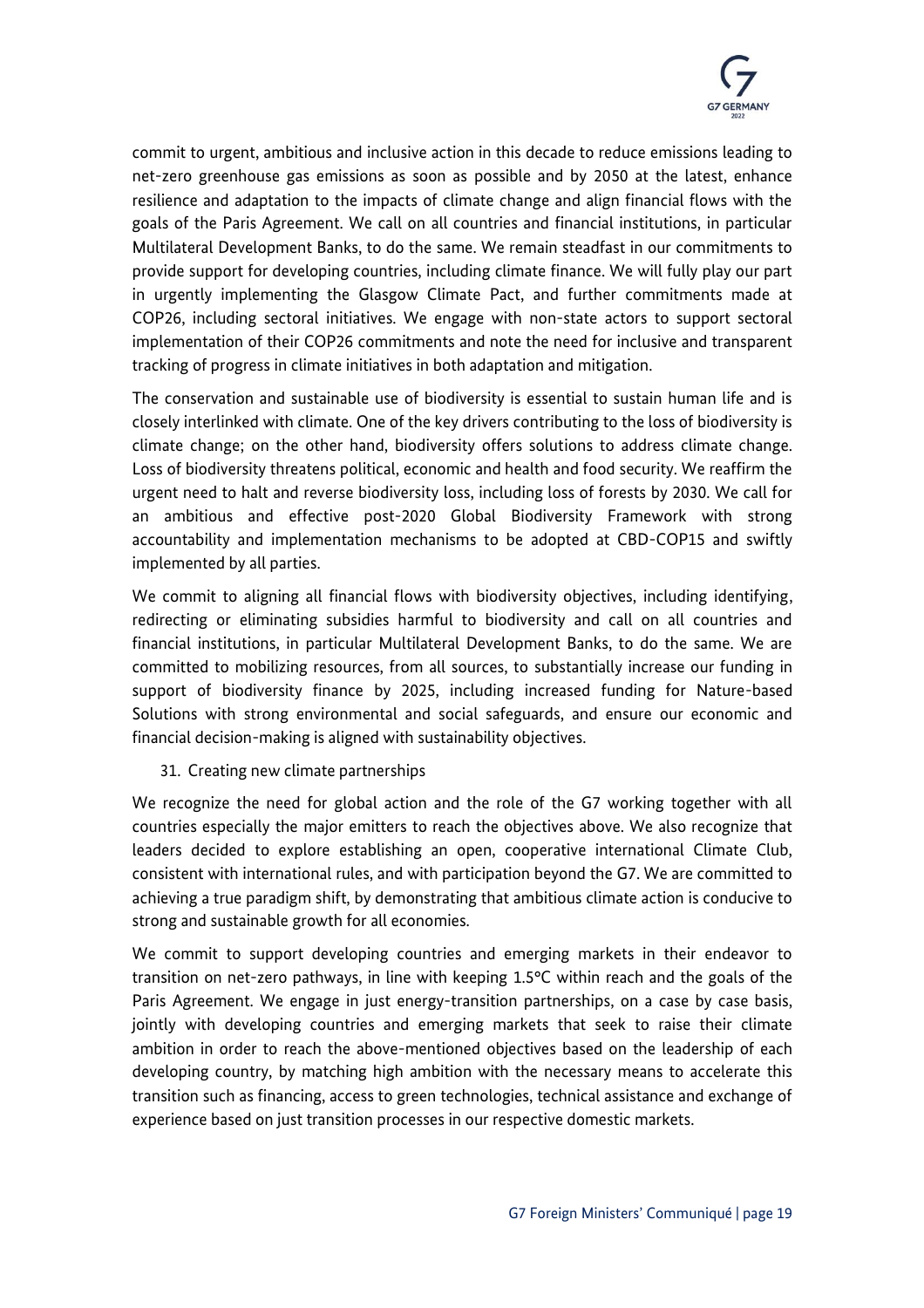

# 32. Climate, peace and security

We recognize the complex nexus between climate change and environmental degradation, and human, regional and international security, including gender equality, the growing evidence on adverse effects on peace, stability and security. We adopt a declaration on Climate, Environment, Peace and Security, as a first step towards a global inclusive initiative with concrete proposals for cooperation towards better risk-informed planning, better capacity for action, to improve our operational responses in order to prevent further climate and environment-induced risks where possible and effectively cope with them where unavoidable. We invite those countries and actors with comparably ambitious goals to join us in these efforts.

We recognize that exceeding tipping points could trigger abrupt or irreversible changes in ecosystems or physical components of the climate system in addition to other severe impacts of climate change beyond those already visible today. Exceeding such tipping points could lead to disturbances and the destabilization of different regions particularly affected by such events and eventually of the global ecosystem in its entirety. At the same time we recognize the need for further scientific study into "tipping points" to better understand their implications. We underscore the urgency for immediate and comprehensive scenario planning as a crucial element of a preventive and climate-sensitive foreign and security policy, as well as for building the capacity to respond to the outcomes of such events should they occur, and building on the work of the UN Security Mechanism as well as other UN and regional institutions.

33. Conservation and sustainable use of marine biodiversity of areas beyond national jurisdiction

We reaffirm that the UN Convention on the Law of the Sea (UNCLOS) sets out the legal framework within which all activities in the ocean and seas must be carried out, including the obligation to protect and preserve the marine environment. We will work to expeditiously conclude by the end of 2022 the negotiation of an ambitious international legally binding instrument under UNCLOS on the conservation and sustainable use of marine biological diversity of areas beyond national jurisdiction. We will enhance our efforts and continue to work in good faith together to ensure an ambitious, effective, inclusive, fair and future-proofed treaty.

# 34. Marine Protected Areas in Antarctica

As an important contribution to the protection by 2030 of at least 30% of the Ocean and seas through an ecologically representative, well connected network of marine protected areas (MPAs) and other effective area-based conservation measures (OECMs), we fully support the commitment by the Commission for the Conservation of Antarctic Marine Living Resources (CCAMLR) to develop a representative system of MPAs in the Convention Area, based on the best available scientific evidence and the proposals to establish new MPAs in East Antarctica, in the Weddell Sea and in the Antarctic Peninsula.

35. Role of businesses and investors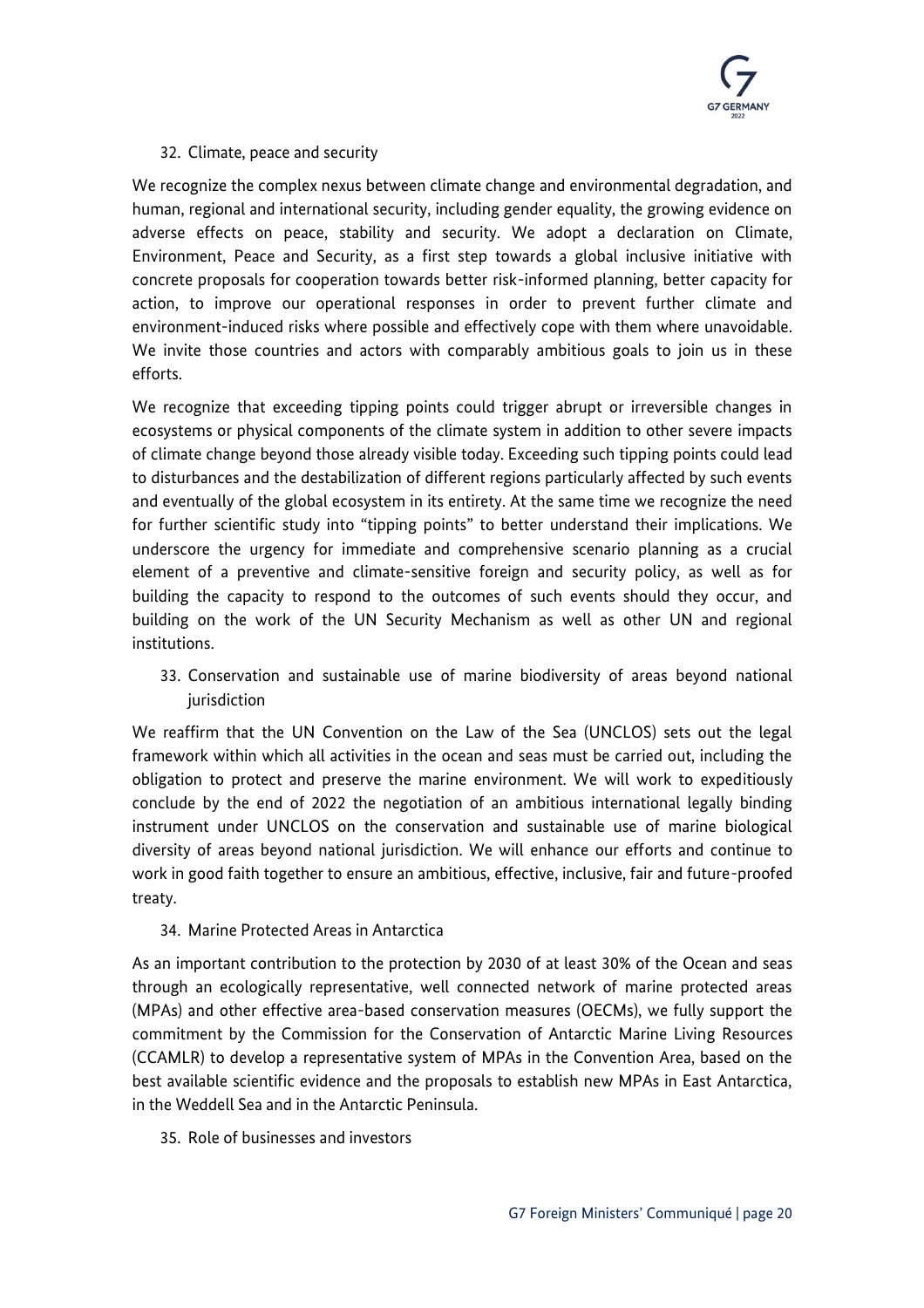

Responsible business conduct including human rights and environmental due diligence in global value chains can mitigate the risks of adverse corporate human rights or environmental impacts and contribute to resilient supply chains. We encourage States to step up efforts for the implementation of the UN Guiding Principles on Business and Human Rights and the OECD Guidelines for Multinational Enterprises as well as the ILO tripartite declaration concerning Multinational Enterprises and Social Policy (MNE declaration).

36. International cooperation and clean, secure and just energy transition for sustainable growth

[Russia's war of aggression against Ukraine has reminded us of the importance of ensuring energy security while accelerating energy transition. In this context, we recognize the importance of accelerating investment in upstream developments, including in liquefied natural gas (LNG) projects, and promoting usage of clean energy with a view to decreasing our dependency on Russia's energy.

We are convinced that the 2020s must become a decade of action to speed the decarbonization of global energy systems. To this end, we commit to reduce energy consumption, promote energy efficiency, to fast-track clean, safe and sustainable energy deployment while at the same time accelerating the reduction of our overall reliance on fossil fuels. We will ensure that the transitions are just and inclusive and will strengthen international cooperation to achieve a just and inclusive transition globally. An accelerated clean energy transition that is aligned with the goals of the Agenda 2030 and the Paris Agreement is also one of the most important contributions towards energy security. Avoiding a carbon-lock-and diversifying our energy sources and energy mix supply chains will enhance our energy security and decrease undue dependencies on certain exporters and fossil fuel imports, in accordance with our climate objectives. Such energy transition will also require a greater focus and cooperation on the development of secure and sustainable sources of critical minerals including rare earth elements – essential for green technologies. Close international cooperation has a central role to play in these efforts. Innovation offers the potential to combine effective climate change mitigation with sustainable growth and secure energy supplies.

# 37. Sustainable infrastructure and connectivity

We share the aim of urgently closing the infrastructure investment gap in low- and middleincome countries, in particular in Africa and in the Indo-Pacific. We are committed to a step change in our approach to infrastructure financing, including by building strategic partnerships and by promoting and calling on all actors to adhere to existing international standards for sustainable, quality and transparent infrastructure investment in line with the G7 Ise-Shima principles and the G20 Principles for Quality Infrastructure Investment. We underscore the importance of a geostrategic and global approach to connectivity that contributes to the diversification of value chains, reduces strategic dependencies, including on critical raw materials and energy, avoids carbon lock-in, improves climate resilience, ensures a secure, resilient and human-centric digital ecosystem, advances our joint long-term economic, foreign, development and security interests, ensures high environmental, social, financial, labour,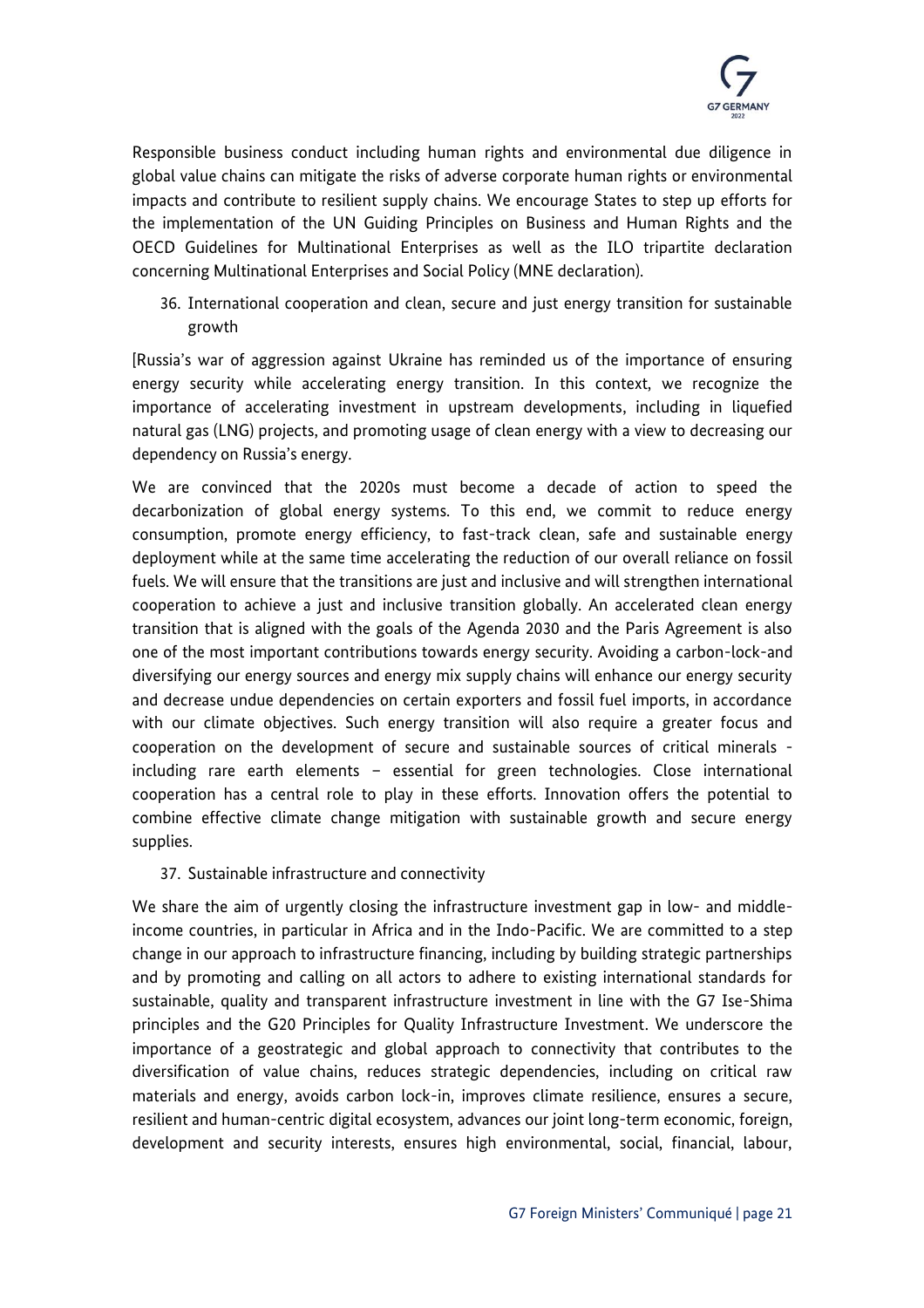

governance, open, economically efficient and transparency standards including debt sustainability and promotes our values globally. We stress that the Russian war of aggression against Ukraine has a far-reaching impact on global connectivity and has further highlighted the benefits of diversified and resilient supply chains.

We welcome that G7 Development Ministers will prepare concrete proposals to operationalize the G7 Partnership for Infrastructure and Investment (G7 PII) and present them to G7 Leaders ahead of the Elmau Summit, in particular with a view to improve conditions for mobilising private capital and expertise for sustainable infrastructure investments, to promote the development of a pipeline of bankable projects and by preparing the ground for Country Partnerships with selected partner countries. We will closely align the G7 PII with G7 member initiatives, incl. EU Global Gateway, the US global infrastructure investment, the Japanese Partnership for Quality Infrastructure and the British international investment initiative.

38. Crises foresight and data supported early identification of risks

We are convinced that crisis foresight and early warning supported by data analytics can significantly contribute to more effective prevention, as well as preparedness and responses, and better anticipatory action along the Humanitarian-Development-Peace plus climate nexus. Building capacities in gender-responsive crisis analytics, scaling financing for high-quality data and data analytics and enabling crosscutting collaboration across disciplines, organizations and regions will strengthen our joint efforts for sustaining peace. We acknowledge the role of the Complex Risk Analytics Fund (CRAF'd) as one significant multilateral effort to advance these objectives and to facilitate an ecosystem of partners that uses the potential of data and technology.

39. Anticipatory humanitarian action, famine prevention, humanitarian crises and food insecurity

Alarmed by ever-growing humanitarian needs worldwide we note with deep concern that conflicts and an increase of climate-change-induced disasters, exacerbated by the impacts of COVID-19 and Russia's war of aggression against of Ukraine, are threatening the lives and livelihoods of millions of people and severely aggravate human suffering. We fully support the multilateral action initiated by the United Nations Secretary-General (Global Crisis Response Group on Food, Energy and Finance), commend the work of the G7 Prevention and Humanitarian Crises Working Group and endorse the G7 Statement on Strengthening Anticipatory Action in Humanitarian Assistance, which leads the way to a paradigm shift towards a proactive, forward-looking humanitarian assistance, in order to act before crises strike. We reaffirm our commitment to advocate for, enable and systematically embed anticipatory action in the humanitarian system and strive to significantly increase our related financial support.

We express deep concern for the worsening state of food insecurity and malnutrition across the world, already exacerbated by the COVID-19 pandemic and deteriorated by the unprovoked and unjustifiable Russian war of aggression against Ukraine, both in Ukraine and across the globe. Food prices and costs for humanitarian agencies to deliver assistance to those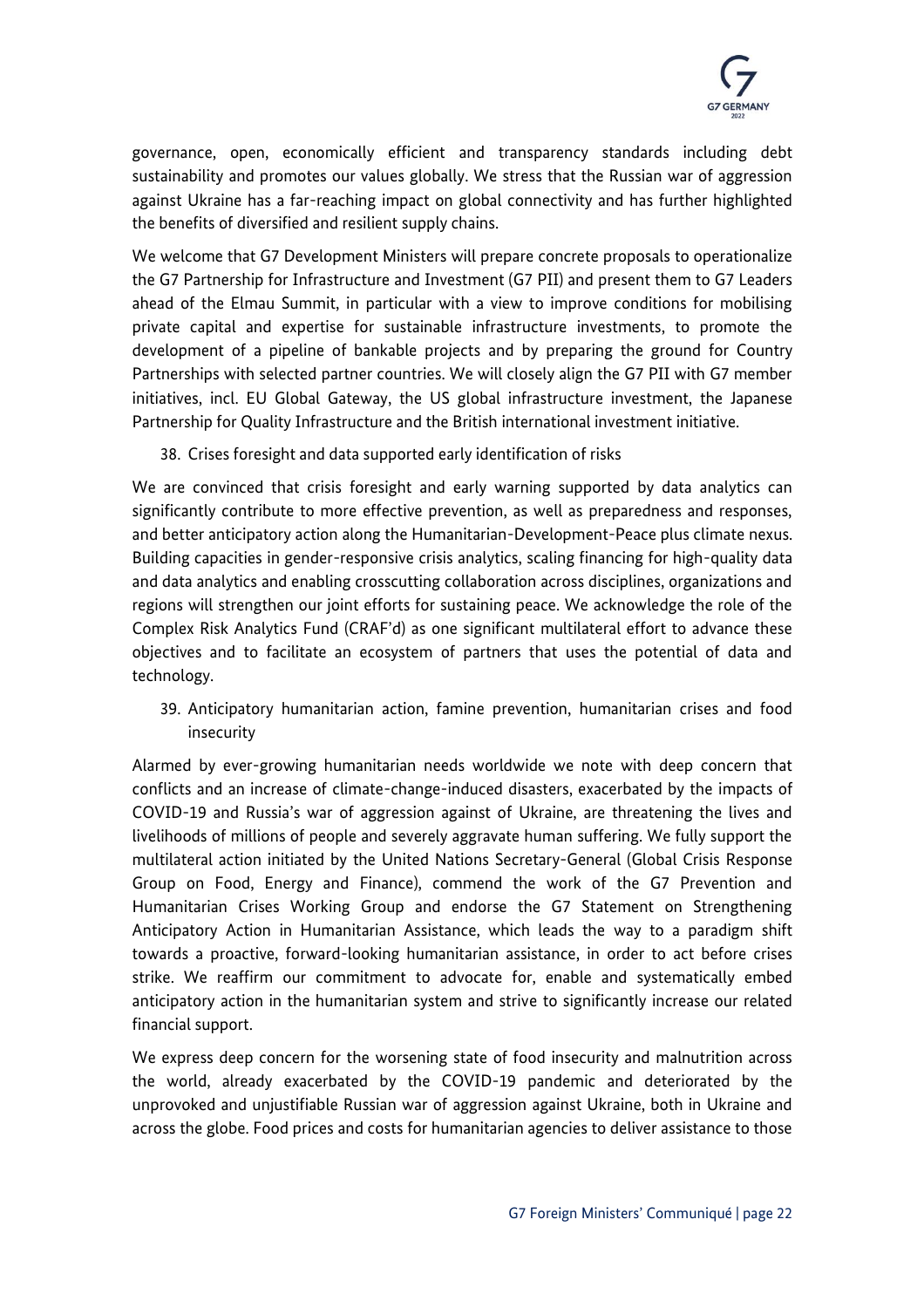

in greatest need are both rising, at a time when 45 million people are already one-step away from famine. This is why we have to increase humanitarian funding to humanitarian actors who are able to respond most effectively to needs. We will endeavor to provide such funding with as much flexibility as possible.

But investing in resilient and sustainably growing economies requires even more financial resources. Together with G7 Ministers of Agriculture and of Development, we will continue our close cooperation within the G7, with our partners and with relevant international organizations, especially WTO, FAO, WFP and IFAD, as well as multilateral development banks and international financial institutions such as the World Bank and the African Development Bank.

We do this to respond to the impacts of the war on food security and nutrition in Ukraine and worldwide. We will continue co-operation through a G7 Action Plan building on elements of other proposals. We support the launch of a like-minded "Global Alliance on Food Security" developed in the G7 Development Track. We subscribe to the G7 Foreign Ministers' Commitments on the Global Food Security Consequences of Russia's War of Aggression against Ukraine agreed on May 14, 2022.

We will closely cooperate with international partners and organisations beyond the G7, with the aim of transforming political commitments into concrete actions as planned by various international initiatives such as the Food and Agriculture Resilience Mission (FARM) and key regional outreach initiatives, including towards African and Mediterranean countries with the upcoming Mediterranean Ministerial Dialogue on the Food Security Crisis. We will actively support the United Nations Crisis Response Group on Food, Energy and Finance proposed by the UN Secretary-General. We stand ready to work with partners beyond G7 as well as civil society and the private sector to this end and welcome the Global Food Security Call to Action Ministerial in New York on 18 May. While we need to cope with the crisis on a multilateral basis and increase production capacities, we also recognize the importance of transforming our agriculture and food systems to become sustainable in alignment with the SDGs. We want to build on international processes such as the UN Food Systems Summit and the Tokyo Nutrition for Growth Summit and reaffirm our intent to fight malnutrition in all its forms.

# **b) Addressing the challenges of the pandemic**

# 40. Vaccine equity from vaccine supply to vaccination

In acknowledging that global health security is inextricably linked to national security, development and economic goals, we recognize that the pandemic is not over until it is over for all. We reaffirm our commitment to enabling equitable global access to safe, effective, quality-assured and affordable vaccines, therapeutics and diagnostics, including for displaced people or people in humanitarian contexts, noting the role of extensive immunization against COVID-19 as a global public good. We underline our support for all four pillars of the Access to COVID-19 Tools Accelerator (ACT-A), including its COVAX facility and recognize that supporting ACT-A by all means, including with adequate funding, is central to end the acute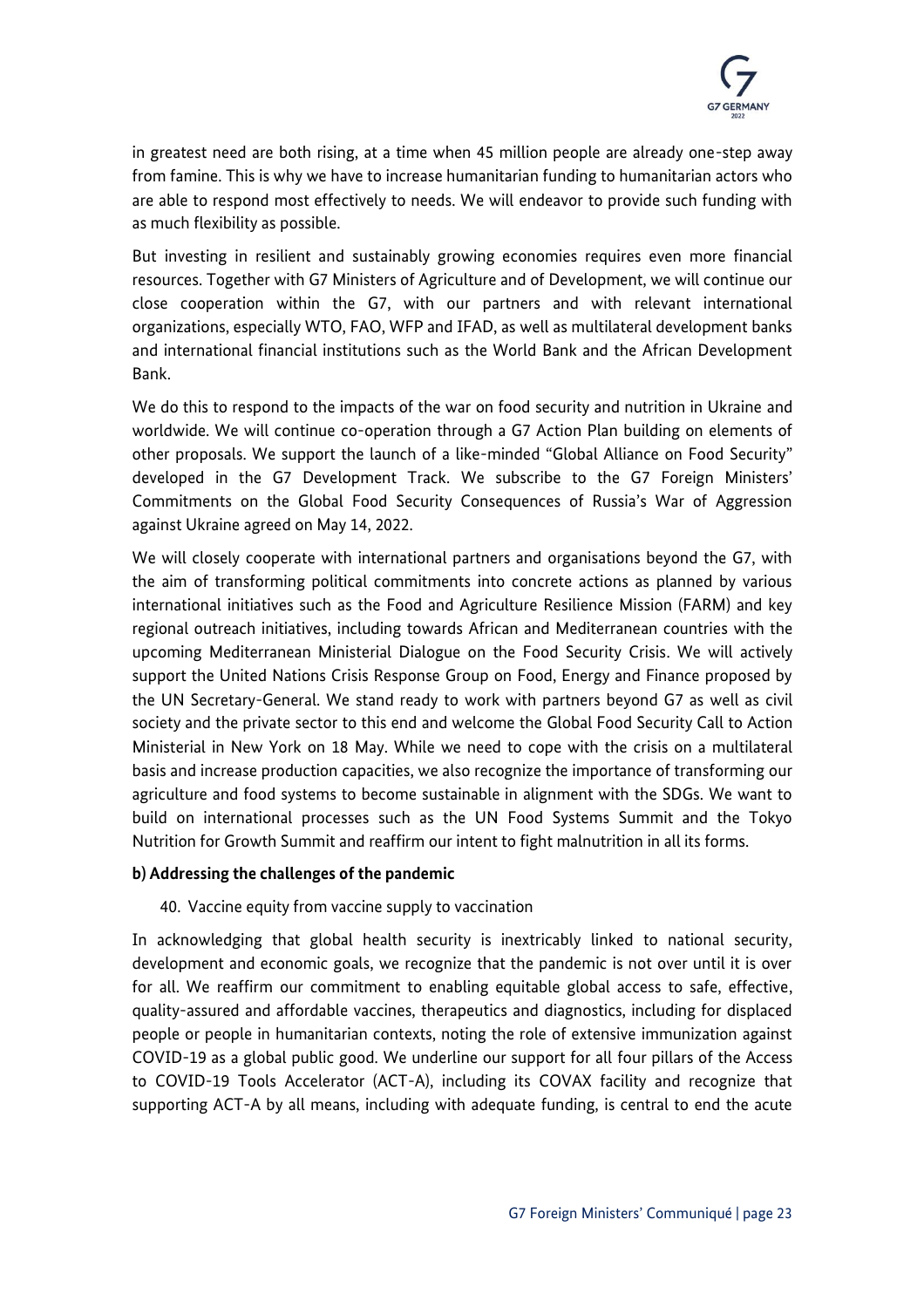

pandemic, as laid out in the G7 Foreign Ministers Action Plan. G7 members have so far pledged 18.3 billion USD to ACT-A.

Ending the acute phase of the pandemic in 2022 requires accelerating vaccination efforts further by implementing an agile and flexible approach and continued support for WHO's global vaccination strategy and target, while taking into account countries' needs and capacities. We deem critical to work with all countries to address any remaining gaps in vaccination efforts and to enable the scaling-up of sustainable regional production capacity, as detailed in the G7 Foreign Ministers Action Plan. We commit to help address logistical challenges especially on the "last mile" to ensure that vaccines translate into actual vaccinations. In this regard, we commit to accelerating bilateral efforts in coordination with multilateral efforts including through ACT-A and others.

41. Strengthening of the global health security architecture and improving pandemic prevention, preparedness and response

We are determined to ensure that lessons are learned and applied from the pandemic and welcome the work of G7 Health Ministers as well as G7 Development Ministers in this regard. We reiterate our strong commitment to strengthen WHO's directing and coordinating role in international health work as well as our support to the Intergovernmental Negotiating Body (INB) to draft and negotiate a WHO convention, agreement or other international instrument on pandemic prevention, preparedness and response with a view to adoption under Article 19, or under other provisions of the WHO Constitution as may be deemed appropriate by the INB. We also support the discussions on strengthening the International Health Regulations, including through improved implementation, compliance and potential targeted amendments, as well as the elaboration of a new Universal Health and Preparedness Review (UHPR).

We encourage the work of the Quadripartite organizations (OIE, FAO, WHO and UNEP), as well as the "One Health High Level Expert Panel" and other relevant initiatives to strengthen the implementation of the One Health approach. We continue to support an expert-driven, transparent, and independent process for the next phase of the WHO-convened COVID-19 origins study and welcome the work of the Scientific Advisory Group for the Origins of Novel Pathogens (SAGO). Based on the work of various evaluation panels, we recognize the need for sustained political leadership and sustainable financing to bolster the World Health Organization and more broadly the global health security architecture for pandemic and health emergencies prevention, preparedness and response, which will contribute to achieving universal health coverage (UHC), working together towards UN High Level Meeting on UHC in 2023. We will continue to support and advance efforts to accelerate building core capacities, including through the Global Health Security Agenda (GHSA), WHO Hub for Pandemic and Epidemic Intelligence and its innovation and the WHO Academy. Recognizing that antimicrobial resistance (AMR) represents a major global threat, we reiterate our commitment to fight against AMR in a "One Health" approach.

#### **c) Making democracies more resilient**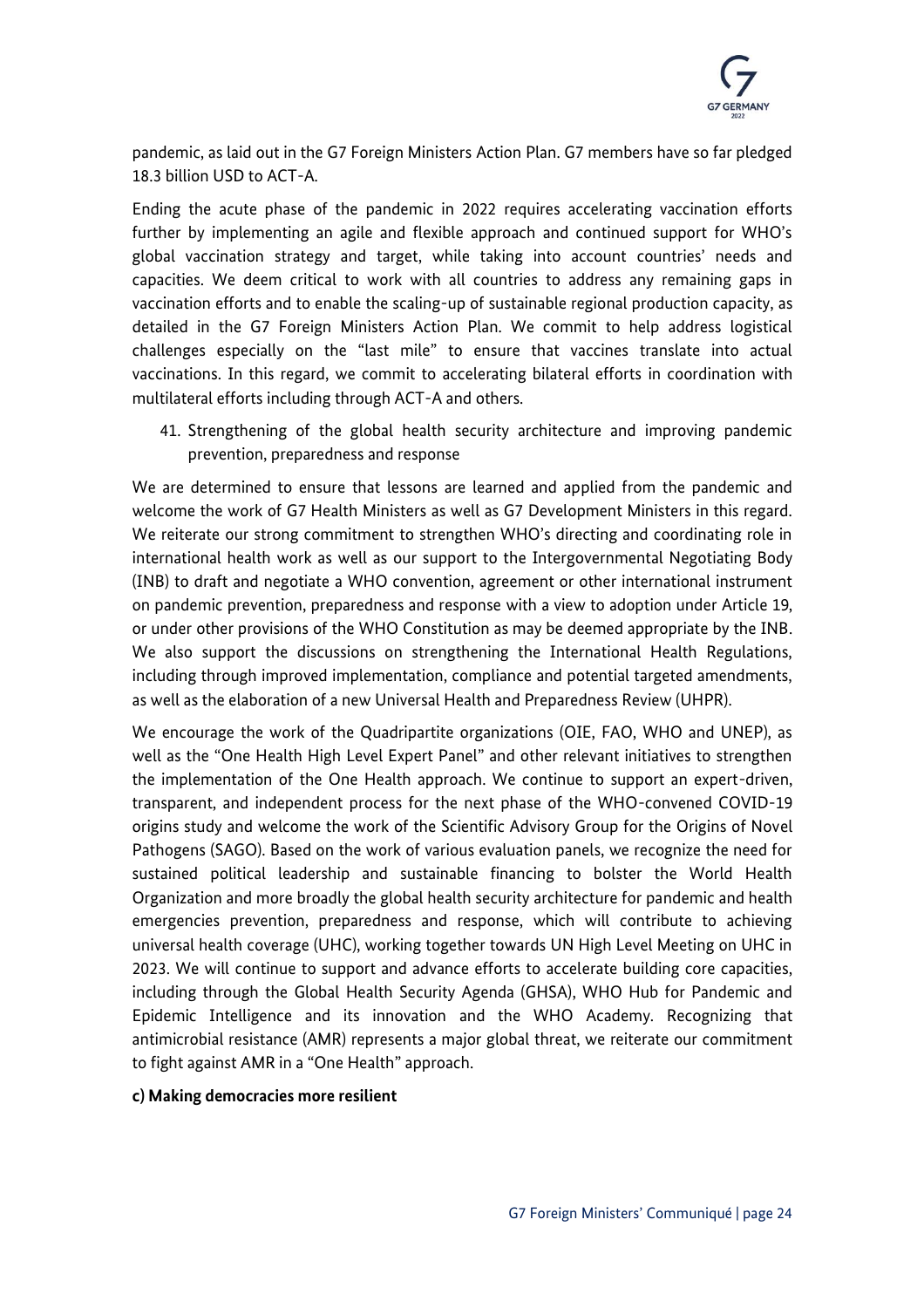

As a community based on shared values, we believe that inclusive democracy, respect for human rights, effective and accountable governance, and the rule of law are the cornerstones of a peaceful and rules-based international order in which all people can thrive and every individual can enjoy equal rights. As democracies around the world are facing increased pressure from within and outside, we are committed - together with our partners - to protect and defend open, democratic societies worldwide and send out a strong signal of democratic resilience and unity. We reaffirm our efforts to strengthen respect for human rights, democratic institutions, economic security, and cyber governance, to protect civic space and to fight against hybrid threats and disinformation. We are particularly committed to addressing pressing human rights issues - climate and human rights, artificial intelligence and human rights, accountability for human rights violations and abuses, gender equality and arbitrary detention in state-to-state relations.

# 42. Strengthening of democratic institutions

In the face of mounting authoritarian threats to democracies worldwide, we commit to work collectively to strengthen inclusive democratic institutions that protect the rights and freedoms of all persons. We support the Summit for Democracy Year of Action initiated by the United States and the ongoing work of the OECD on strengthening democratic resilience with the OECD ministerial meeting on reinforcing democracy due on the 17-18 November: we are working individually and collectively to implement initiatives towards this end. We commend the efforts of non-governmental stakeholders, including civil society, academia, the private sector, and media organizations, to work to address malign behavior and foreign hostile interference in democratic systems. We commit to continue working together through the Media Freedom Coalition to defend media freedom and support independent media around the world, as part of our response to the increasing threat of disinformation. We will continue to work with stakeholders to strengthen democratic institutions, processes and principles, both at home and abroad, and particularly in vulnerable democracies. To uphold the rule of law and counter corruption, we will work to deny corrupt actors and their illicit proceeds access to our respective territories and financial systems. We recognize the corrosive impact of corruption in undermining public confidence in democracy and remain committed to convening a stronger, more unified voice in our action against corruption. We support and promote the effective implementation of our international anticorruption obligations and commitments, including those made within the G7.

#### 43. Hybrid threats

We are concerned by the increasing threats to our nations, economies and societies posed by hybrid tactics and strategies, including foreign information manipulation and disinformation, which aim to interfere with our democratic processes, destabilize our societies and undermine our shared values. By working together, and with partners, we will continue to enhance our capacities to recognize, assess and counter hybrid threats. We will work across the whole of government, with the private sector and our societies. In coordination with work in other relevant organizations and fora including NATO and the EU, we will continue to share best practices and develop common approaches to tackling hybrid threats.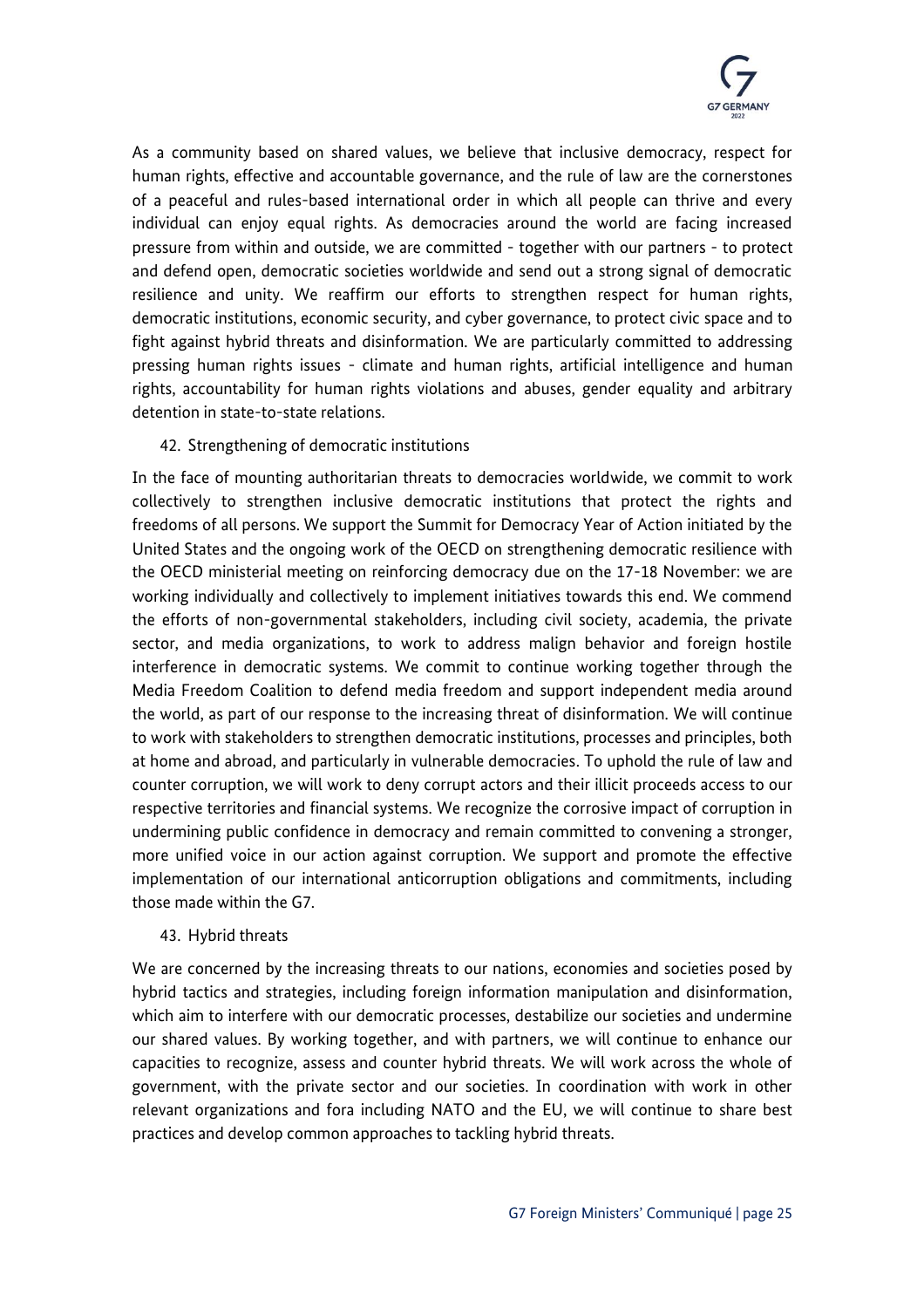# 44. Geo-economic challenges and geopolitics of technology

The global economy and with it the rules-based international order is increasingly challenged by coercive policies. These include exploiting economic ties to third countries such as through trade, investment, development finance, technology and energy to pressure, induce or influence in an arbitrary, abusive or pretextual manner a foreign government's exercise of its legitimate sovereign rights or choice. This substantial rise of geo-economic challenges to our economic security requires comprehensive and holistic responses. We remain committed to work within the multilateral system as well as with like-minded international partners to address these economic security concerns including through strengthening the global economic system by setting new standards, rules or norms in related areas in support of our shared values, particularly where critical and emerging technologies are concerned. As a driver of geopolitical competition, they represent both a source of opportunities and challenges for democracies.

We underline our dedication to harness the disruptive potential of new and emerging technologies to foster human rights and democratic values, inclusive economic growth and our common security as well as to protect an open, free, global, interoperable, reliable and secure Internet. We recognize the need to shape advances in technology responsibly through effective governance and will continue to strengthen international collaboration to promote and protect responsible, inclusive, transparent and sustainable design, development, and use of technology that respects privacy and enables safety and security of users, in line with human rights and our common democratic values. Technology should remain neutral and not be misused or exploited for malicious activities such as unlawful surveillance and oppression. We recognize the importance of cooperation also to build resilient supply chains and strengthen the protection of critical infrastructure. We reiterate our strong support for international cooperation for the development of open, private sector-led, voluntary and consensus-based standards based on inclusive, multi-stakeholder approaches underpinning emerging technologies that reflect our shared values and keep pace with innovations.

45. Cyber governance, fight against cybercrime, cyber capacity building, internet shutdowns

We strongly support an open, stable, interoperable, peaceful, and secure cyberspace as an essential condition for economic growth and prosperity. We commit to promote the strategic framework of international cyber stability based on the applicability of existing international law, including the Charter of the United Nations in its entirety, in and with regard to cyberspace; the implementation of regional and global confidence building measures, as well as the promotion of internationally established, voluntary, non-legally binding norms of responsible State behavior in cyberspace. We condemn malicious cyber activity and reaffirm our commitment to continue to develop measures aimed at preventing, discouraging, countering and contesting such activities. This will strengthen our collective resolve to deter malicious cyber actors.

We reaffirm our commitment to promote full respect for human rights and the protections of fundamental freedoms online and commit to continue working together through the Freedom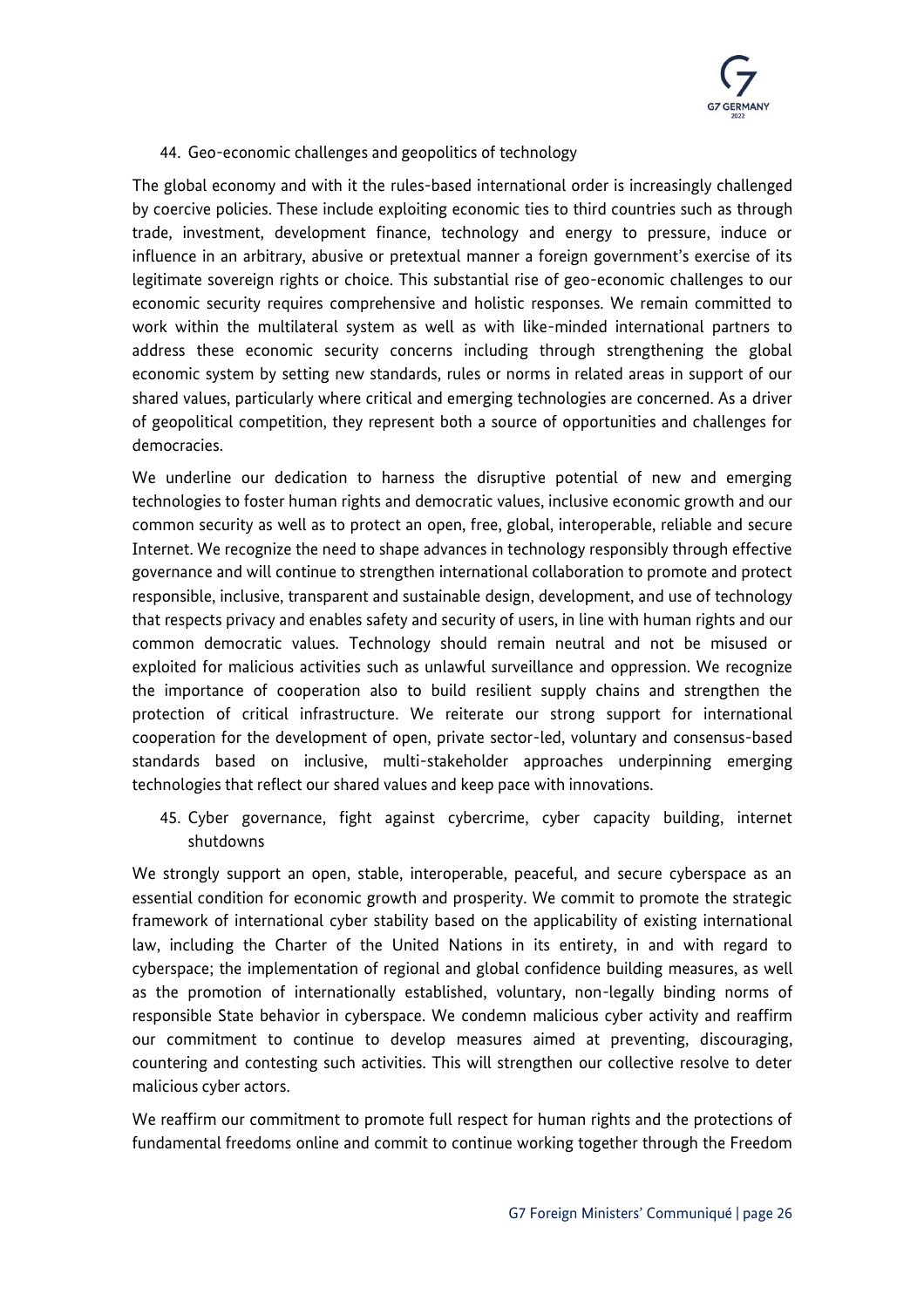

Online Coalition. The same rights that people enjoy offline apply online and must therefore be equally protected. We also reaffirm our commitment to a multi-stakeholder approach to Internet governance and urge all jurisdictions, in accordance with their international legal obligations and commitments, to refrain from intentional disruptions that render Internet and mobile network services inaccessible or unusable, thereby undermining the exercise of individual rights and freedoms. Recent events have also reasserted the need to strengthen global action against cyber criminals in the field of investigation, prosecution and international cooperation. We will continue our work to strengthen the foundations of open societies, also in the context of the Counter Ransomware Initiative.

We welcome the Declaration for the Future of the Internet and reaffirm our strong support for an open, free, global, interoperable, reliable, and secure Internet, which enables economic growth and prosperity and promotes human rights and secure connectivity. As capacities to prevent and mitigate the impact of malicious cyber activities vary widely among countries worldwide, we recognize the need to continue to prioritize cyber capacity building cooperation and information sharing, including through the UNIDIR Cyber Policy Portal and by considering the establishment of a UN Program of Action to Advance Responsible State Behavior in cyberspace. We commit to working with multi-stakeholder partners to advance standards with respect to information integrity and disinformation including in the context of the Summit for Democracy.

# 46. G7 engagement against foreign disinformation

We are committed to protecting our information environment against foreign information manipulation and interference including disinformation designed to deceive and mislead audiences for political or financial gain, threatening to destabilize the fabric of our rules-based international system. We condemn the widespread use of disinformation, by the Russian Government, its affiliated media and proxies to support its military aggression against Ukraine. We have observed an unprecedented amount of disinformation to prepare and accompany Russia's war of aggression against Ukraine. We are deeply concerned about the proliferation of disinformation regarding the COVID-19 pandemic, human-induced climate change. We are concerned that online campaigns are increasingly being used to undermine democratic processes and to deter women from participating in the public sphere. We commit to championing free and independent media at home and around the world and that online technologies are used to promote pluralism and freedom of expression.

We reaffirm our commitment to the Rapid Response Mechanism (RRM) as part of our ongoing, shared efforts to collectively safeguard our democracies from foreign threats, including protecting our free and open information environment, our democratic systems and open societies from the damaging effects of disinformation. We will counter attempts to interfere in our information environment and apply costs for actors engaging in such activity. In light of Russia's war of aggression against Ukraine and its use of massive disinformation and information manipulation, we commit to strengthening the G7 RRM's capacity for a coordinated response to foreign threats in the information domain. We welcome the first G7 RRM Annual Report with its focus on disinformation. It provides a useful overview of the